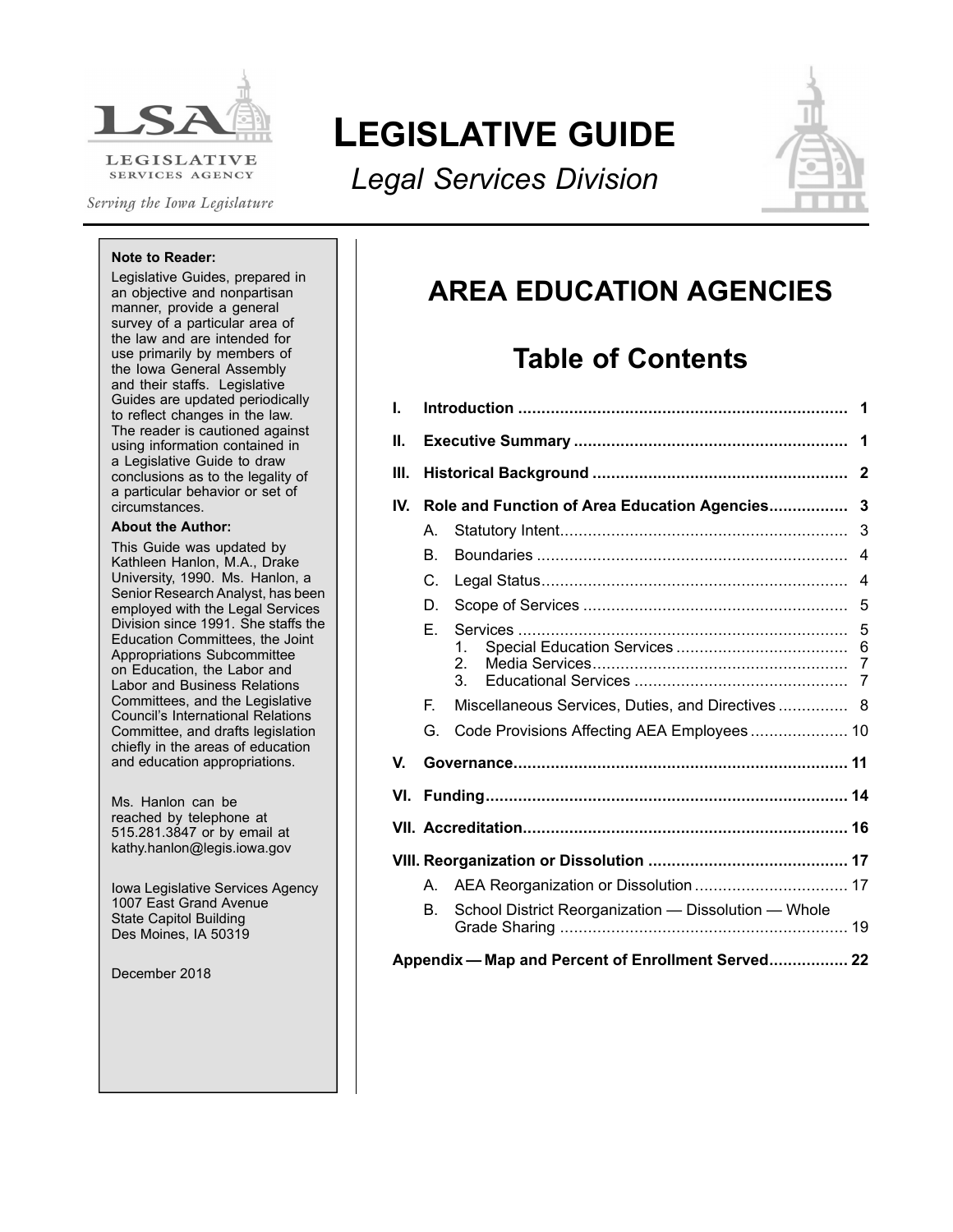<span id="page-1-0"></span>

## **I. Introduction**

This Legislative Guide provides an overview of the development, organization, and operation of the area education agency (AEA) system in the State of Iowa. Specifically, the Guide examines the evolution of AEAs from the county superintendent system; Code provisions dealing with the establishment of AEAs; the services provided by AEAs; and AEA governance, funding, accreditation, reorganization, and dissolution.

Unless otherwise stated, Code references in this Legislative Guide incorporate the 2019 Iowa Code. References to the Iowa Administrative Code are current through October 2018.

#### **II. Executive Summary**

Iowa is one of <sup>a</sup> majority of states having established <sup>a</sup> statewide system for the delivery of educational programs and services on an intermediate level between local school districts and the Department of Education. The AEA system evolved as one-room schoolhouses and independent school districts managed by county superintendents gave way to the partial utilization of county superintendent services, later modified to permit joint administration and furnishing of services by adjacent counties, and finally to permit the merger of two or more county systems. In response to reported inequities in the provision of programs and services between counties and county systems, the AEA system was established in 1974, utilizing the boundary lines established for the community college system.

Area education agencies have the legal status of school corporations. The primary role of AEAs is to provide special education support services to individuals under the age of 21 years, media services to benefit all children from kindergarten through grade 12, and other educational and support services to pupils and education staff; to provide <sup>a</sup> method of financing the programs and services; and to avoid duplication of programs and services provided by other school corporations. AEAs are authorized by statute to provide other contracted services to school districts. Iowa Code chapter 273 assigns specific powers and duties relating to each of these functions.

The governance structure of AEAs is representative in nature. For purposes of electing representatives to an AEA board of directors, agencies are divided into director districts, each of which is represented by one member on the board, elected by the school district board. Each school district within <sup>a</sup> director district votes in proportion to its population relative to the director district as <sup>a</sup> whole. Area education agency board members are elected for staggered four-year terms and are subject to <sup>a</sup> number of specific responsibilities set forth in Iowa Code sections 273.2 and 273.3.

Funding for AEAs is "flow-through" in nature. The local school districts located within an AEA's boundary budget for, and generate, the funds for the AEA's operation, either directly in the form of property taxes or through aid received pursuant to the state school finance formula. Separate special education support cost per pupil, media cost per pupil, and educational services cost per pupil figures are calculated for each AEA, which are subject to increase annually by the amount designated as the state percent of growth used in the calculation of supplemental state aid pursuant to Iowa Code section 257.8. Special education support funding is calculated on the basis of <sup>a</sup> district's weighted enrollment, whereas the funding for media and educational services is based upon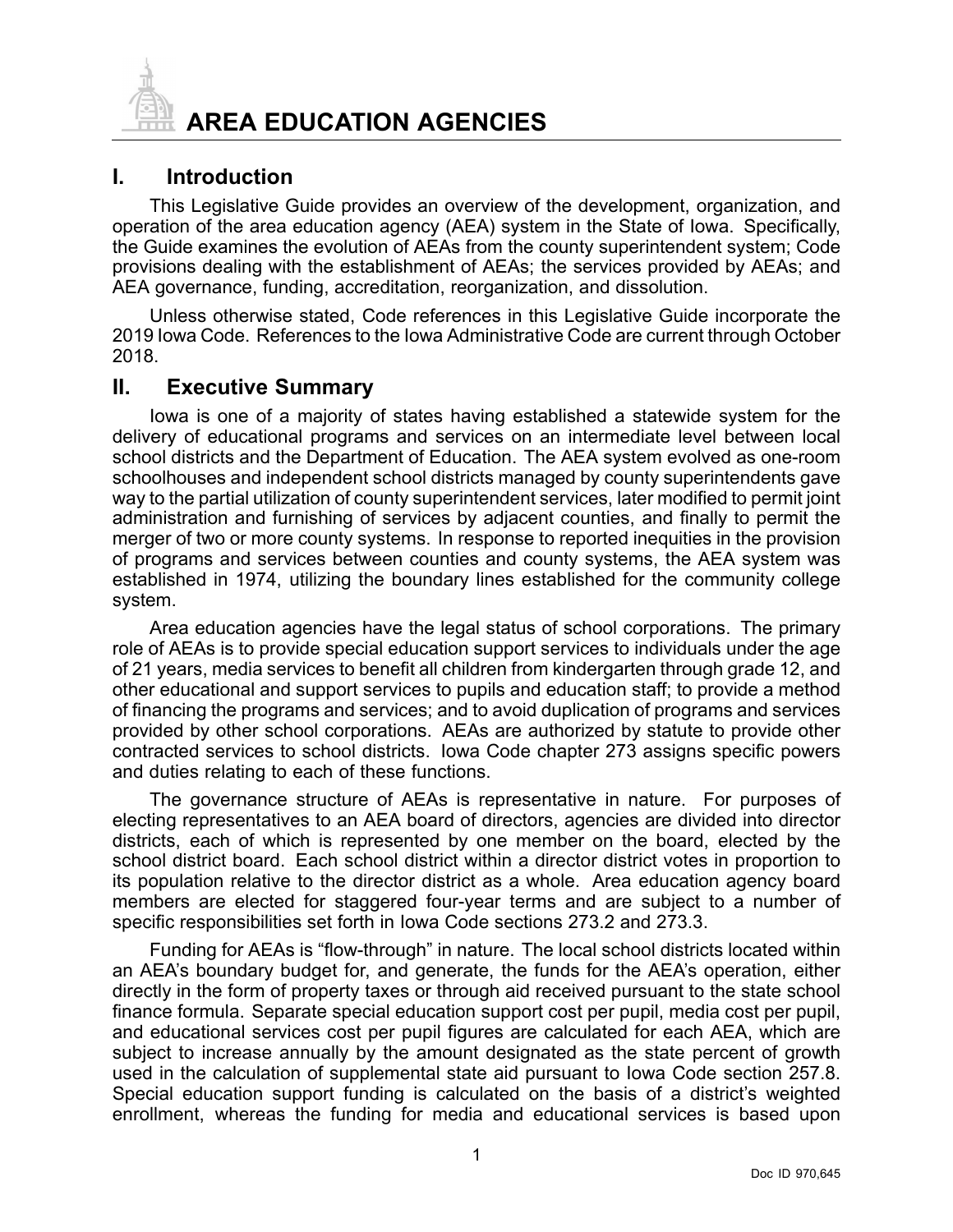<span id="page-2-0"></span>enrollment consisting of the actual headcount of the public school pupils plus nonpublic students served.

Area education agency programs are subject to an accreditation process. Initial and continued accreditation is evaluated by an accreditation team, which conducts on-site visits and makes recommendations for the consideration of the State Board of Education (State Board). The accreditation process and standards to be applied are contained in Iowa Code sections 273.10 and 273.11.

Provisions detailing circumstances under which AEAs may undergo reorganization or dissolution are set forth in Iowa Code chapter 273, subchapter II. Reorganization and dissolution procedures are similar with regard to petition requirements and approval by the State Board. Several AEAs have taken advantage of these provisions, resulting in <sup>a</sup> reduction in the number of AEAs from the initial number of 15 down to the current total of 9.

### **III. Historical Background**

The origin of the AEA system in Iowa can be traced back to 1858. Legislation was enacted that year creating an intermediate level between individual school districts and the state in the form of <sup>a</sup> county superintendent. The county superintendent was elected by popular vote and served as the educational leader and supervisor of all schools within the county.<sup>1</sup> This intermediate level was later refined and expanded to include <sup>a</sup> six-member county board of education. The county board served in an advisory capacity to the county superintendent, and members were elected by representatives of the school districts located in the county. Election procedures for county board of education members were changed in 1948 to election by popular vote instead of by school board representatives, with the county board members then appointing the county superintendent.<sup>2</sup> Additionally, the county offices were authorized to furnish, as requested, educational programs and services to school districts located within the county.

While these changes represented <sup>a</sup> clear progression toward the regional furnishing of programs and services, distribution of those services continued to occur on <sup>a</sup> county-by-county basis. In 1957, for the first time, two or more adjacent counties were authorized to hire an administrator and provide services throughout the districts in the multicounty region.<sup>3</sup> This concept was expanded in 1965 to permit the full merger of two or more county systems into <sup>a</sup> single joint system.<sup>4</sup> Also in 1965, <sup>a</sup> network of 15 community colleges and vocational-technical schools was established to provide regional postsecondary education services.<sup>5</sup>

With the advent of the joint system, special education, staff development, and media services were available to school districts within <sup>a</sup> region that might not have been able to

<sup>1</sup> 1858 Iowa Acts, ch. 52, §40. The legislation was later ruled unconstitutional and void by the Iowa Supreme Court, which held that the General Assembly possessed no primary power to pass laws providing for the public instruction of the state until the State Board of Education was elected and organized. The State Board passed <sup>a</sup> curative Act later in the same year that included many of the provisions of the legislative Act, including provisions creating the position of county superintendent. See District Tp. of City of Dubuque v. City of Dubuque, 7 Clarke 262 (Iowa 1858). Pursuant to the original Constitution of the State of Iowa, once the State Board passed an Act, the Act could be altered, amended, or repealed by the General Assembly. The General Assembly proceeded to amend the provisions of the State Board's Act.

<sup>2</sup> 1947 Iowa Acts, ch. 147, §5.

<sup>3</sup> 1957 Iowa Acts, ch. 127, §1.

<sup>4</sup> 1965 Iowa Acts, ch. 247, §1.

<sup>5</sup> 1965 Iowa Acts, ch. 247, §1.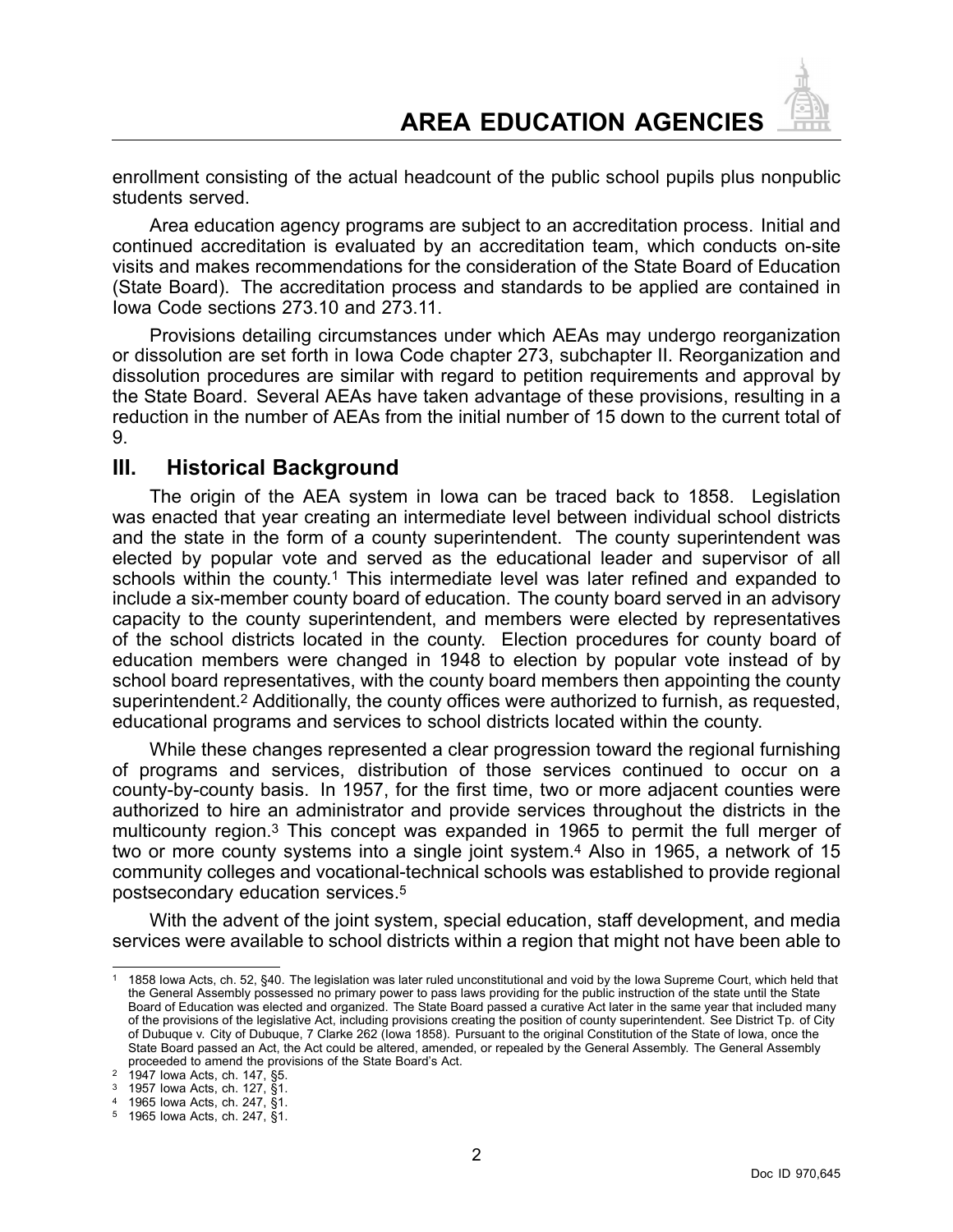<span id="page-3-0"></span>

**AREA EDUCATION AGENCIES**

afford such services on their own. Access to these services, however, varied considerably from district to district, depending on the extent to which the county or joint system provided the services. The need for equal access to services, coupled with federal legislation focusing on enhancing programming for handicapped children in the 1960s and 1970s, and <sup>a</sup> movement toward establishing intermediate service units in other states, led to the establishment of AEAs in Iowa in 1974.<sup>6</sup>

Forty-six states have developed some form of intermediate educational service agency. These agencies are referred to by <sup>a</sup> variety of names — examples include educational service centers, cooperative education service agencies, regional service cooperatives, intermediate school districts, and county offices of education. In general, however, they share the common characteristics of creation by statute, representative governance, and <sup>a</sup> commitment to the furnishing of high-quality, cost-effective educational support programs and services to local school districts within a given geographic area. These support programs and services are often ones which the school districts cannot develop or obtain as efficiently on their own.<sup>7</sup>

## **IV. Role and Function of Area Education Agencies**

#### **A. Statutory Intent**

Area education agency provisions are primarily codified in Iowa Code chapter 273. In establishing the AEA system, Iowa Code section 273.1 states that the intent of the General Assembly is to provide, without duplicating programs and services furnished by any other school corporation, the following:

- An effective, efficient, and economical means of identifying and serving children from under five years of age through grade 12 who require special education.<sup>8</sup>
- • Media services and other programs and services for pupils in grades kindergarten through grade 12.<sup>9</sup>
- Services to school districts pursuant to contract with the districts.
- A method of financing these programs and services.

In <sup>a</sup> mission statement from <sup>a</sup> 1995 strategic planning committee, the role of AEAs was characterized as being "to lead the transformation of the early childhood, elementary, and secondary educational system into universally recognized excellence . . . by providing quality equitable services . . . through <sup>a</sup> cooperative network of innovative regional service centers."<sup>10</sup>

In 2012, as part of <sup>a</sup> redesign process, the AEAs adopted and published *A New Compact With Iowa's Schools and the Department of Education*, pledging, over <sup>a</sup> three to five-year period, co-ownership for student learning goals between the AEA system and Iowa's public and nonpublic accredited schools in collaboration with the Department of Education. The goal, under the compact, is that by 2018 every child in Iowa who graduates

<sup>6</sup> 1974 Iowa Acts, ch. 1172, §3.

<sup>7</sup> American Association of School Administrators. Answering Your Questions About Educational Service Agencies (1996).

<sup>8</sup> Iowa Code §273.1 references Iowa Code §256B.2 for the definition of children requiring special education, which effectively expands individuals covered to those under 21 years of age requiring special education. If there is an intervening accident or illness, the AEA special education director may request approval from the Department of Education to continue for three years or

the person's twenty-fourth birthday. See Iowa Code §256B.8(2).

<sup>9</sup> Again referencing Iowa Code §256B.2, regarding individuals requiring special education.

<sup>10</sup> Supporting Materials, Statewide AEA Strategic Planning Conference (October 16, 1995).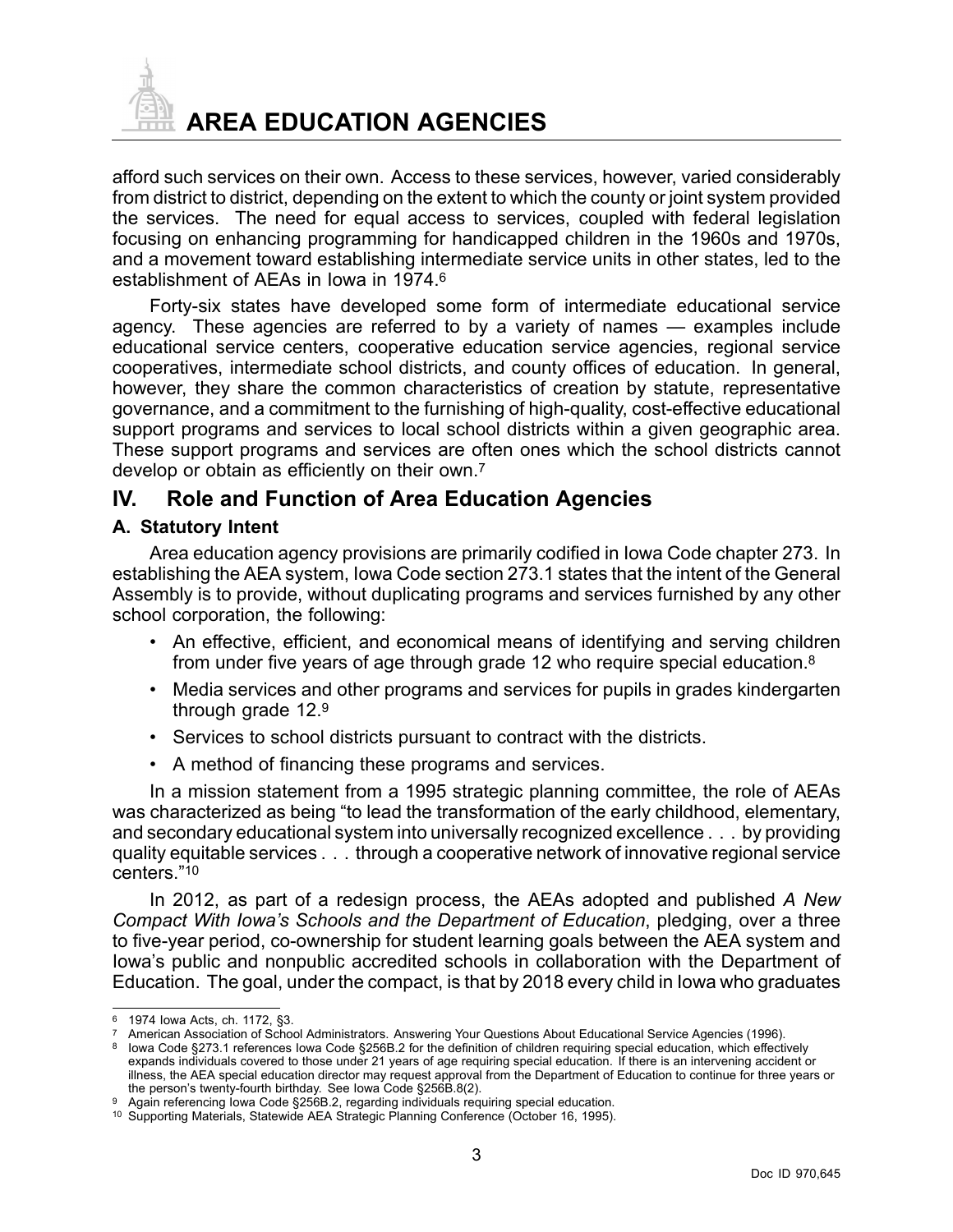# **AREA EDUCATION AGENCIES**

<span id="page-4-0"></span>will be fully prepared for success in postsecondary studies, <sup>a</sup> career, citizenship, and in life.<sup>11</sup> In support of the compact and the Future Ready Iowa Act (2018 Iowa Acts, ch. 1067, HF 2458), the AEA system established AEA PREP (Postsecondary Readiness and Equity Partnership), "a statewide partnership and resource center focused on improving postsecondary readiness and educator attainment…"<sup>12</sup> in order to close achievement gaps amongst low-income, minority, and students with disabilities populations.

Iowa Code chapter 273 mandates, on <sup>a</sup> statewide basis, the provision of special education and media services previously provided to varying degrees by the county and joint systems, plus the provision of an additional category of educational services. The services are provided to all children through grade 12, to special needs individuals under the age of 21 meeting the definition of "children requiring special education" contained in Iowa Code section 256B.2, and, with respect to the educational services function, to school district employees. The specific requirements of each of these primary functions are addressed in Section E of this Part IV.

#### **B. Boundaries**

As previously stated, the geographic boundaries for the AEA network originally corresponded to the boundaries established in 1965 for the merged areas, which facilitated the location of school districts in their entirety within <sup>a</sup> given AEA as the boundaries of an AEA may not divide a school district.<sup>13</sup> In the event of a change in school district boundaries or <sup>a</sup> merger of school districts, the Director of the Department of Education can adjust the boundary of an AEA accordingly to maintain this requirement.<sup>14</sup> The names and locations of the nine AEAs are as follows (see Appendix for Map and Percent of Enrollment Served):

Keystone AEA 1400 2nd St. NW Elkader, IA 52043 563.245.1480

Central Rivers AEA 1521 Technology Pkwy. Cedar Falls, IA 50613-6290 319.273.8200

Prairie Lakes AEA 500 NE 6th St. Pocahontas, IA 50574 712.335.3588

Mississippi Bend AEA 729 21st St. Bettendorf, IA 52722 563.359.1371

Grant Wood AEA 4401 6th St. SW Cedar Rapids, IA 52404 319.399.6700

Heartland AEA 6500 Corporate Dr. Johnston, IA 50131 515.270.9030

Northwest AEA 1520 Morningside Ave. Sioux City, IA 51106 712.222.6000

Great Prairie AEA 2814 N. Court St. Ottumwa, IA 52501 641.682.8591

Green Hills AEA 24997 Highway 92 P.O. Box 1109 Council Bluffs, IA 51502-1109 712.366.0503

#### **C. Legal Status**

An AEA has the legal status of <sup>a</sup> school corporation.<sup>15</sup> As such, it may do the following:

• File, and be the subject of, <sup>a</sup> lawsuit.

<sup>11</sup> Iowa Area Education Agencies, A New Compact (2012),

[www.mbaea.org/media/cms/AEA\\_Compact\\_Executive\\_Summary\\_ABA7B64CCA30A.pdf](https://www.mbaea.org/media/cms/AEA_Compact_Executive_Summary_ABA7B64CCA30A.pdf) (last visited November 21, 2018). <sup>12</sup> AEA PREP, [www.iowaaea.org/aea-prep/](http://www.iowaaea.org/aea-prep/) (last visited September 25, 2018).

<sup>13</sup> Iowa Code §273.2(1).

<sup>14</sup> Iowa Code §273.2(1).

<sup>15</sup> Iowa Code §273.2(2).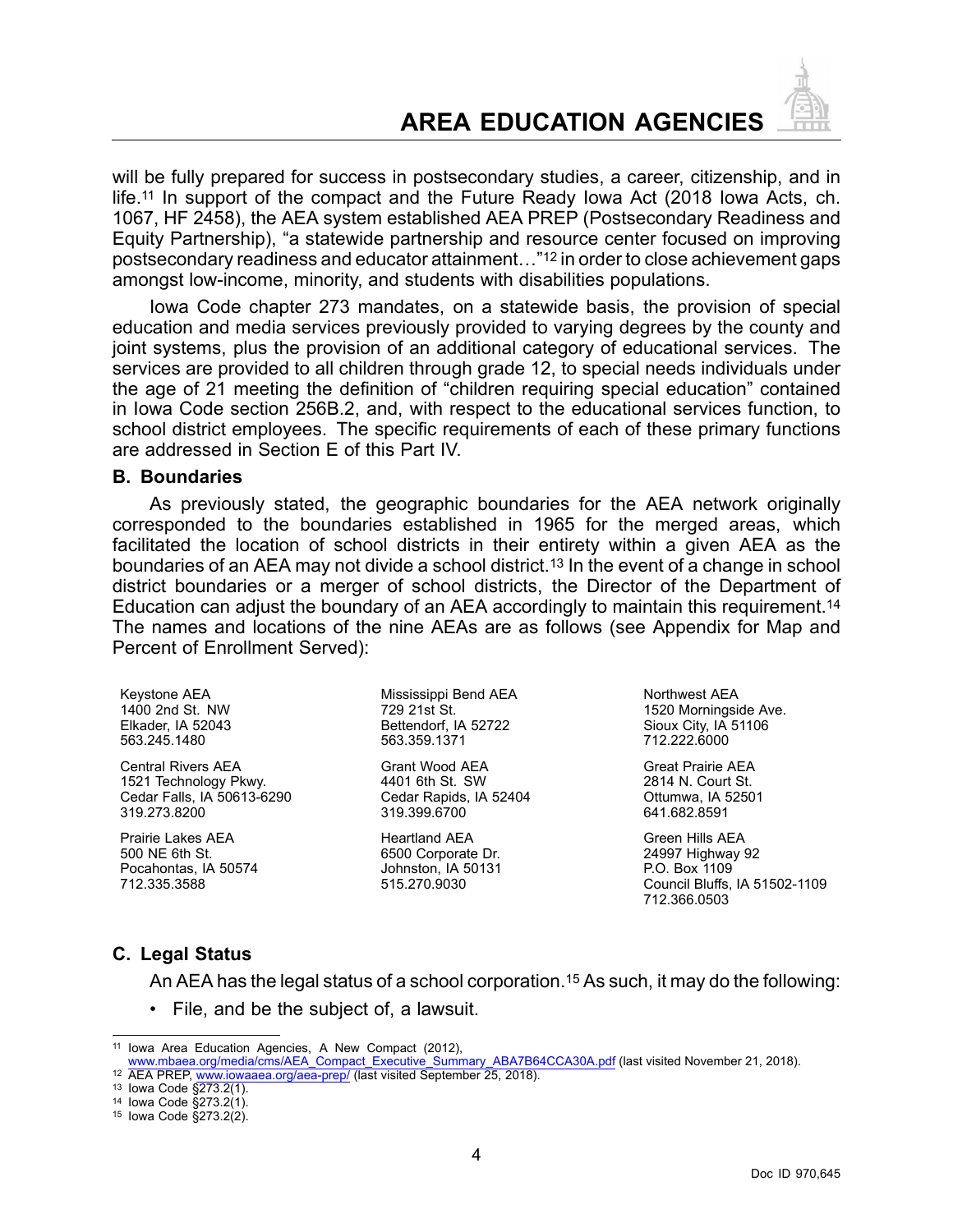<span id="page-5-0"></span>

- Hold property.
- Enter into lease, purchase, or lease-purchase agreements.

A lease-purchase agreement exceeding <sup>a</sup> 10-year duration or <sup>a</sup> price in excess of \$25,000 for the purchase or lease-purchase of <sup>a</sup> property, however, is subject to <sup>a</sup> public hearing and the approval of the AEA board of directors and the State Board.<sup>16</sup> A purchase of property that is not <sup>a</sup> lease-purchase may be made within two years of <sup>a</sup> disaster.<sup>17</sup> If within two years of <sup>a</sup> disaster, emergency repairs necessary to ensure continued use of an AEA facility costing more than the competitive bid threshold or adjusted competitive bid threshold, the provisions of law with reference to advertising for bids shall not apply. However, the State Board or its designee must certify that emergency repairs are necessary to ensure the use of the AEA facility.<sup>18</sup>

#### **D. Scope of Services**

Services provided by AEAs are furnished to accredited public and nonpublic schools.<sup>19</sup> Pupils in kindergarten through grade 12 and special needs pupils from birth through age 21 are eligible to receive services from an AEA. The programs and services furnished shall be "at least commensurate with programs and services existing on July 1, 1974." and "[t]he programs and services provided to pupils enrolled in nonpublic schools shall be comparable to programs and services provided to pupils enrolled in public schools within constitutional guidelines."<sup>20</sup>

Area education agencies may provide local school districts with the following programs: in-service training programs for school district and AEA employees concerning, but not limited to, mental or emotional disorders which may affect children; educational data processing; research, planning, and demonstration models for children under age 5 through grade 12 and for children requiring special education; auxiliary services for nonpublic school children as provided in Iowa Code section 256.12; and other educational programs and services as approved by the State Board.<sup>21</sup>

#### **E. Services**

The Iowa Code and Iowa Administrative Code specify that AEAs shall provide special education services, media services, and educational services. If an AEA is financially capable, the AEA is required to provide additional special education, media, or educational services to all school districts within the AEA if requested by 60 percent of the number of local school boards located in the AEA, or by school boards representing 60 percent of the enrollment of all school districts in the AEA.<sup>22</sup>

Also, an AEA board may, by contract, provide other services to school districts located within its area. These services may include but are not limited to superintendency services, personnel services, business management services, specialized maintenance services, transportation services, and furnishing expensive and specialized equipment. School districts are required to pay to AEAs the cost of providing these services. AEA

<sup>16</sup> Iowa Code §§273.2(2), 273.3(7).

<sup>17</sup> Iowa Code §273.3(7).

<sup>18</sup> Iowa Code §273.14.

<sup>19</sup> For accreditation of public and nonpublic schools, see Iowa Code §256.11.

<sup>20</sup> Iowa Code §273.2(3).

<sup>21</sup> Iowa Code §273.2(5).

<sup>22</sup> Iowa Code §273.7.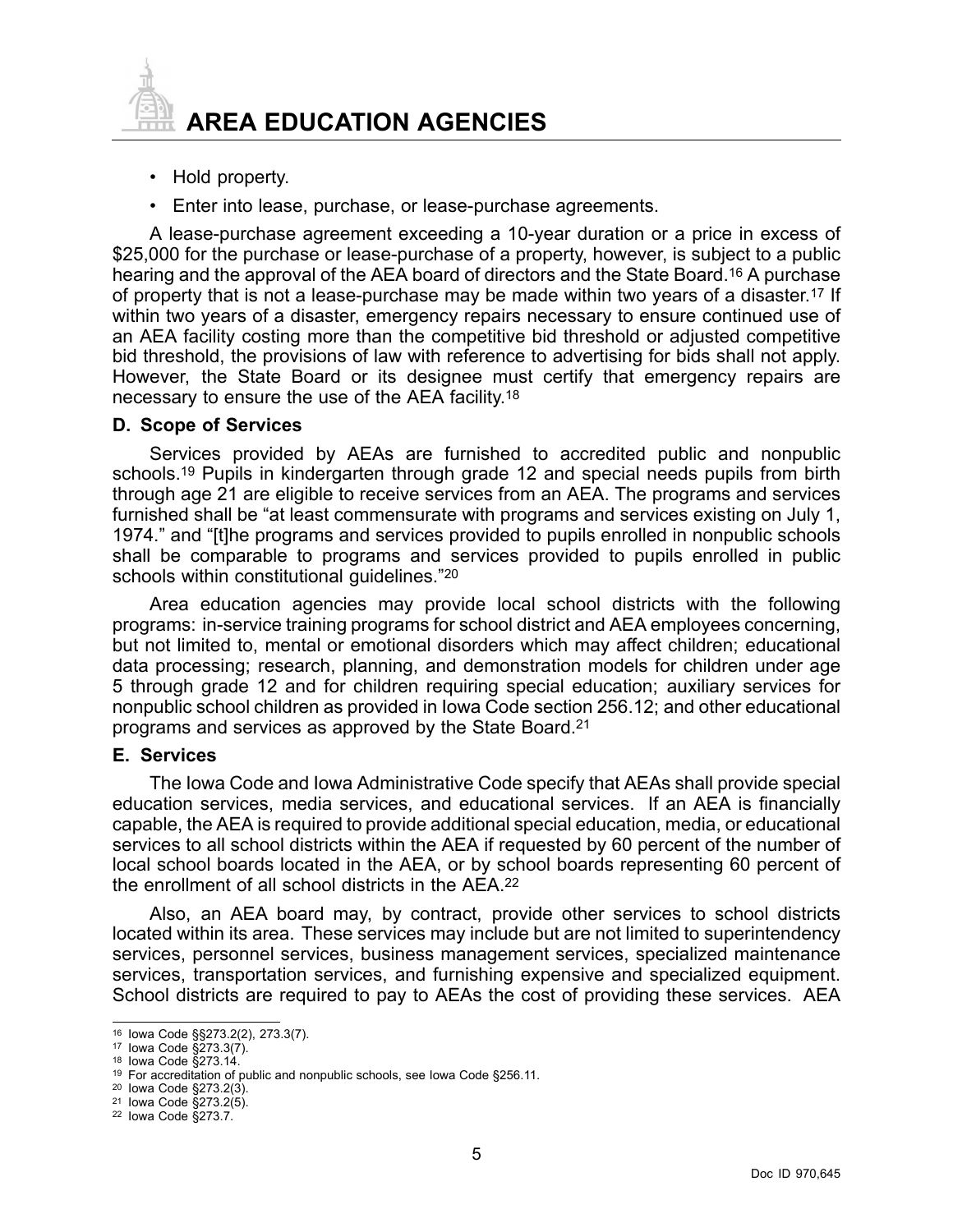<span id="page-6-0"></span>boards may also provide services authorized to be performed by AEAs to other AEAs in this state and to provide <sup>a</sup> method of payment for these services.<sup>23</sup>

#### **1. Special Education Services**

Iowa Code section 273.5 establishes an AEA division of special education in each AEA to provide programs and services to local school districts. The primary mission of an AEA division of special education has been characterized as "to assure, within the general education framework, that appropriate educational programs and services are provided to all children with <sup>a</sup> disability as defined by the rules of Special Education; therefore, enabling them to obtain the educational experience necessary to pursue their optimal potential."<sup>24</sup> Within each AEA, <sup>a</sup> director of special education is responsible for implementation of state rules and guidelines relating to special education programs and services. The director of special education is assigned the following powers and duties:<sup>25</sup>

- Evaluation and identification of children requiring special education.
- Ensuring that children requiring special education within the AEA receive appropriate programs and services.
- Assignment of appropriate weights for children requiring special education programs or services.<sup>26</sup>
- Supervision of special education support personnel.
- Providing each school district within the area served and the Department of Education <sup>a</sup> special education weighted enrollment count, including the additional enrollment because of special education, by December 1 annually.
- • Submission of special education instructional and support program plans and applications for approval by the Department of Education by February 15 annually. In lieu of submitting <sup>a</sup> plan, the Director of the Department of Education may authorize an AEA to submit <sup>a</sup> statement assuring that its special education instruction and support program plan meets the specific requirements established in the Iowa Code.<sup>27</sup>
- Coordination of the special education program within the area served by the AEA.

With regard to the special education services provided by AEAs, <sup>a</sup> distinction can be made between special education support services and special education instructional programs. Support services such as initial assessments, ongoing evaluations, compliance reviews, and determination of the weighted enrollment count are provided by each AEA. Actual special education instruction may also be provided by an AEA under contract with the local school district, or, alternatively, the local school district may furnish the instruction directly or through contract with an independent agency.<sup>28</sup>

<sup>23</sup> Iowa Code §273.7A.

<sup>24</sup> Supporting Materials, Statewide AEA Strategic Planning Conference (Oct. 16, 1995).

<sup>25</sup> Iowa Code §273.5.

<sup>26</sup> See Iowa Code §256B.9, providing that special education students are weighted at <sup>a</sup> value greater than one to reflect the increased expense involved in providing <sup>a</sup> special education curriculum for them.

<sup>27</sup> Iowa Code §256B.11(2).

<sup>28</sup> Iowa Code §273.3(5).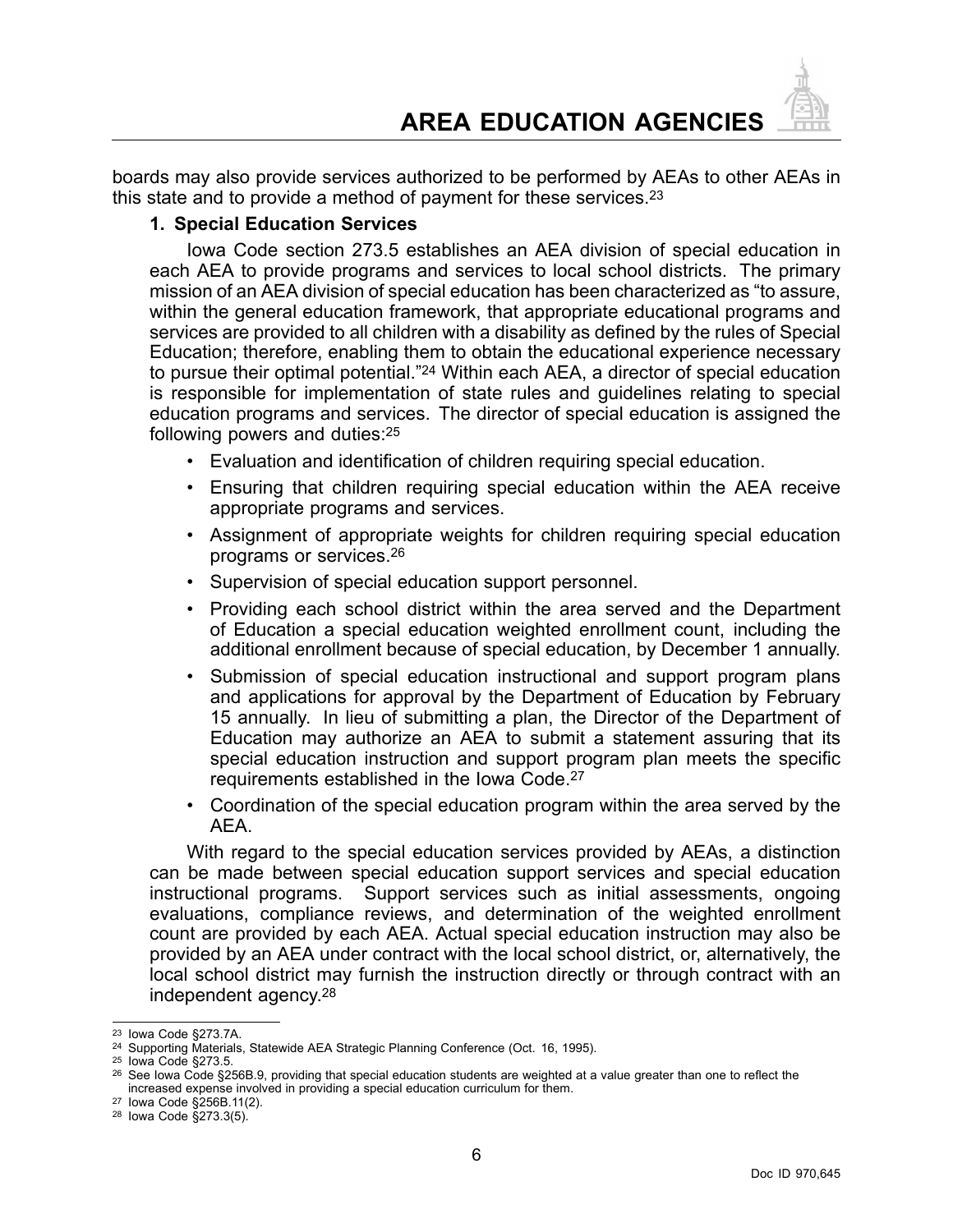<span id="page-7-0"></span>

The Iowa Administrative Code contains <sup>a</sup> more detailed listing and description of the responsibilities of AEAs regarding special education services and programs.<sup>29</sup>

#### **2. Media Services**

The term "media services" is not defined in the Iowa Code but each AEA must establish a media center, $^{\rm 30}$  that provides or contains the following: $^{\rm 31}$ 

- A materials lending library consisting of print and nonprint materials.
- A professional library.
- A curriculum laboratory, including textbooks and correlated print and audiovisual materials.
- Capability for production of media-oriented instructional materials.
- Qualified media personnel.
- Appropriate physical facilities.
- Other materials and equipment deemed necessary by the Department of Education.

In addition, AEAs are required to submit program plans to the Department of Education for approval by the State Board of Media Centers. A plan must include evidence that proposed media services are based upon <sup>a</sup> media and technology needs analysis of the local school districts comprising the agency, <sup>a</sup> description of the manner in which the media services to be provided will be coordinated with other agencies providing educational media services and programs, <sup>a</sup> description of the means for delivering circulation materials, and evidence that the media center will provide the mandated media services listed above.<sup>32</sup>

An AEA may expend up to 30 percent of the agency's budget for media resource material.<sup>33</sup>

#### **3. Educational Services**

Iowa Code section 273.2(5) lists educational programs and services which an AEA is authorized to provide, within the limits of funds available, to local school districts and, at the school district's request, to providers of child development services who have received grants from the Child Development Coordinating Council pursuant to Iowa Code chapter 256A. The educational programs and services may include:

- In-service training programs for school district and AEA employees, provided they do not duplicate programs and services already available in the area.
- Educational data processing.
- Research, demonstration projects and models, and educational planning for children.
- Auxiliary services for nonpublic school pupils.

7

<sup>29</sup> Iowa Admin. Code 281-41.

<sup>30</sup> Iowa Code §273.2.

<sup>31</sup> Iowa Code §273.6(1).

<sup>32</sup> Iowa Code §273.6(2).

<sup>33</sup> Iowa Code §257.37(2).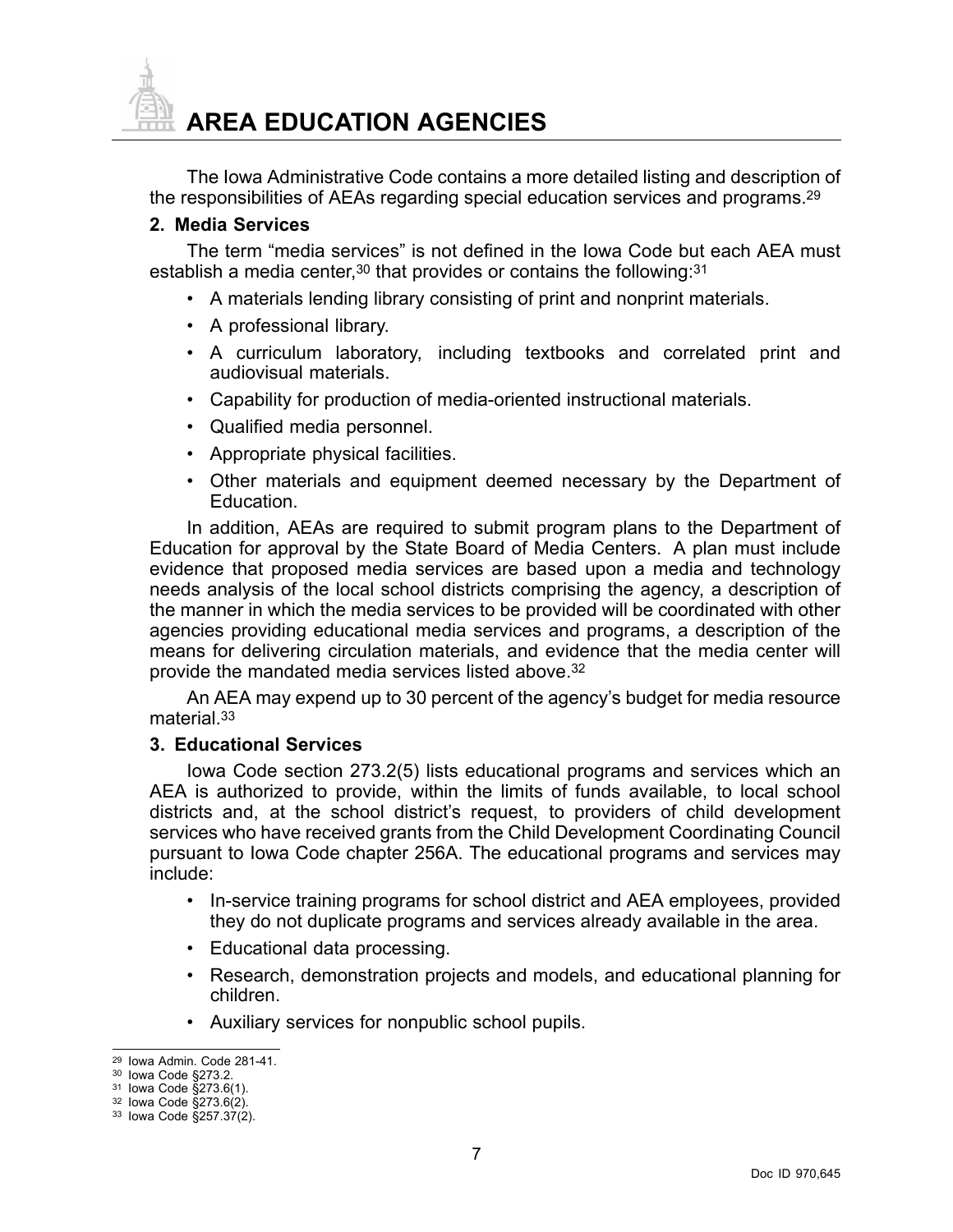- <span id="page-8-0"></span>• Aid in establishing programs for gifted and talented pupils.<sup>34</sup>
- Professional development and training for school administrators and teachers as authorized under Iowa Code chapter 284. Coursework offered under the Iowa Learning Online Initiative, established within the Department of Education, must be taught by <sup>a</sup> teacher licensed in this state who has completed an online learning professional development project offered by AEAs, <sup>a</sup> teacher preservice program, or comparable coursework.<sup>35</sup>
- Other educational programs and services approved by the State Board.

The educational services required under Iowa Code chapter 273 are further specified under rules adopted by the State Board and include the following: 36 services for school-community planning; professional development services for schools, school districts and AEA instructional, administrative, and support personnel; curriculum, instruction, and assessment services; services that address the diverse learning needs of all children and youth; services that support multicultural, gender-fair approaches to the educational program; media services; school technology services; services that develop administrator; and, if requested, management services.

Under the leadership of the Iowa Reading Research Center, AEAs assist in the development and dissemination of professional development services designed to enhance the skills of teachers utilizing evidence-based instructional strategies to enable all students to achieve literacy proficiency.<sup>37</sup>

#### **F. Miscellaneous Services, Duties, and Directives**

**Procurements from Targeted Small Businesses.** Each AEA must establish <sup>a</sup> procurement goal of at least 10 percent of the value of anticipated procurements of goods and services including construction, but not including utility services, each fiscal year from certified targeted small businesses; review its anticipated purchasing requirements quarterly; submit notification regarding its anticipated and recommended procurements to the department by August 15; and comply with the bidding and contract requirements for procurements from targeted small businesses.<sup>38</sup>

**Online State Job Posting System.** Each AEA must submit all of its job openings to the Department of Education for posting on the department's Online State Job Posting System.<sup>39</sup>

**Innovation Zone School Consortium.** An AEA may join in <sup>a</sup> consortium with two or more school districts to establish an innovation zone school.<sup>40</sup>

**Regional Career and Technical Education Partnerships.** Iowa Code section 258.14 provides for the establishment of regional career and technical education (CTE) planning partnerships to assist school districts in delivering high-quality secondary CTE

<sup>34</sup> See Iowa Code §273.2(4).

<sup>&</sup>lt;sup>35</sup> Iowa Code §256.42(3). The AEAs offer professional development courses online at www.aealearningonline.org/ollie (last visited September 25, 2018).

<sup>36</sup> Iowa Admin. Code 281-72.4.

<sup>37</sup> Iowa Code §256.9(49)(c).

<sup>38</sup> Iowa Code §§73.16(2)(c)(3), 73.17(2), 73.18, 73.19.

<sup>39</sup> Iowa Code §256.27.

<sup>40</sup> Iowa Code §256F.2(5).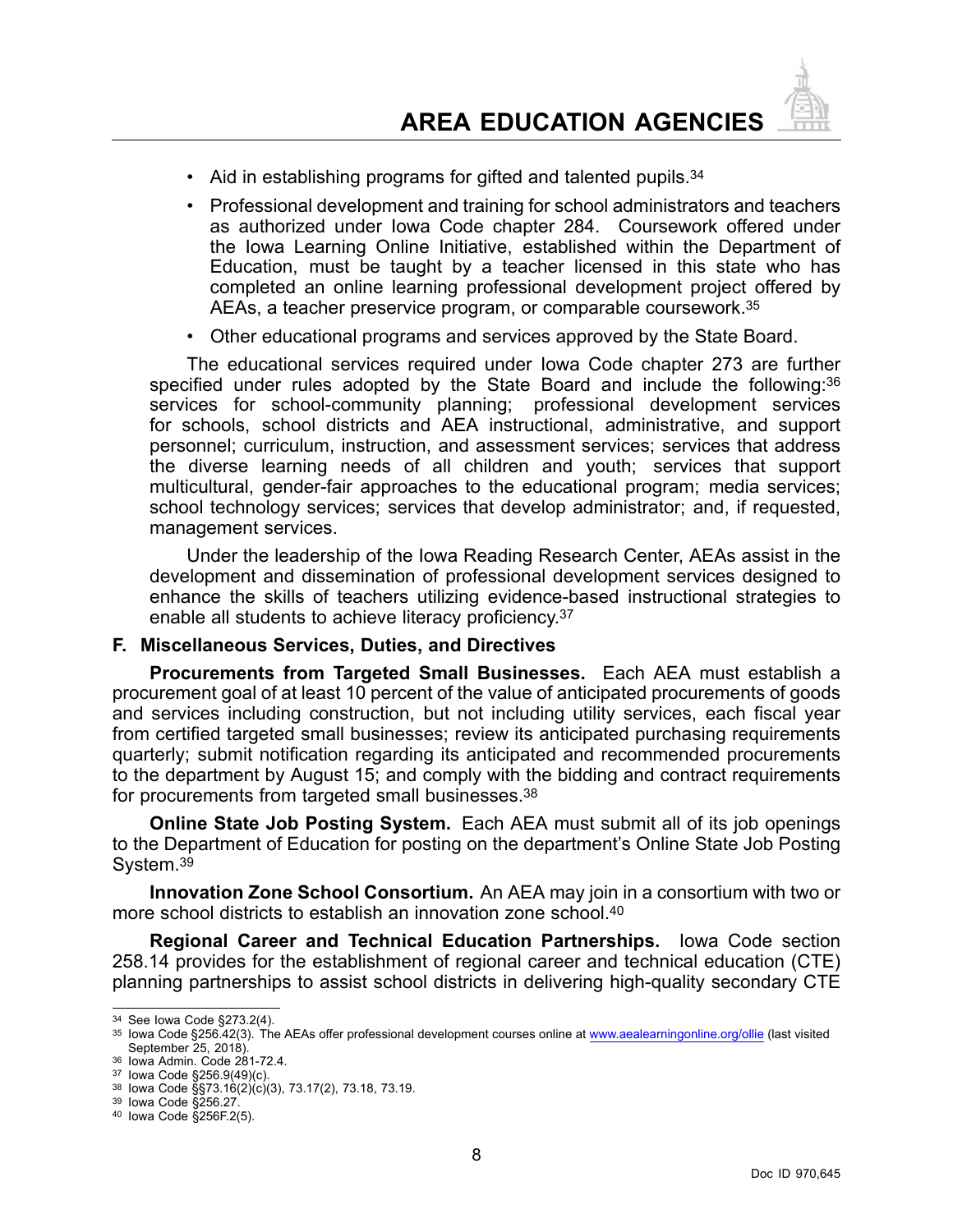

programs. Each partnership must include in its membership the chief administrator of an area education agency or the administrator's designee. It is the joint responsibility of the AEA and the community college located within the region to convene the partnership and to include stakeholders from each member district in the partnership.<sup>41</sup>

**Regional Academies.** AEAs, among many other entities, may collaborate and partner with <sup>a</sup> school district that is establishing <sup>a</sup> regional academy for students in grades 7 through 12 from multiple school districts.<sup>42</sup>

**Transportation.** Each AEA board has the following powers and duties under Iowa Code section 285.9:

- Enforce all laws and all rules and regulations of the Department of Education relating to transportation.
- • Review and approve, and make any necessary alterations or changes to, all transportation arrangements between districts in the agency and in all districts in the agency not operating high schools.
- Approve all bus routes outside the boundary of the district of the school operating buses.
- • Make designations and other necessary arrangements for transportation as required by law if and when <sup>a</sup> local board fails to do so. The arrangements are binding on the local board which must pay the costs for service as arranged by the AEA.

Each AEA board must also approve arrangements for transportation of pupils between sending and receiving school districts, determine the most passable and safest route for transportation of <sup>a</sup> pupil between the pupil's residence and the school grounds or <sup>a</sup> designated point on the school bus route, and certify the amount due for transportation costs when <sup>a</sup> school district fails to pay another school for transportation services rendered.<sup>43</sup>

Each AEA board is also responsible for resolving disputes between school patrons and school districts utilizing <sup>a</sup> hearing and appeal process specified in Iowa Code section 285.12.

**Competent Private Instruction Achievement Evaluations.** If the Department of Education designates an AEA to administer annual achievement evaluations to children receiving competent private instruction, the evaluation must be administered at no cost to the parent, guardian, or legal custodian if requested by such person.<sup>44</sup>

**Officers and Teachers as Agents — Penalty.** Iowa Code section 301.28 prohibits AEA directors, officers, and teachers from acting as agents for school textbooks or school supplies, including sports apparel or equipment, in any transaction with an AEA director, officer, or other staff member or with any director, officer, or other staff member of any school district located within the AEA. A person who violates the prohibition commits <sup>a</sup> serious misdemeanor.<sup>45</sup>

9

<sup>41</sup> Iowa Code §258.14(5).

<sup>42</sup> Iowa Code §261E.9.

<sup>43</sup> Iowa Code §285.1(6), (9), (13).

<sup>44</sup> Iowa Code §299A.4(6).

<sup>45</sup> Iowa Code §301.28.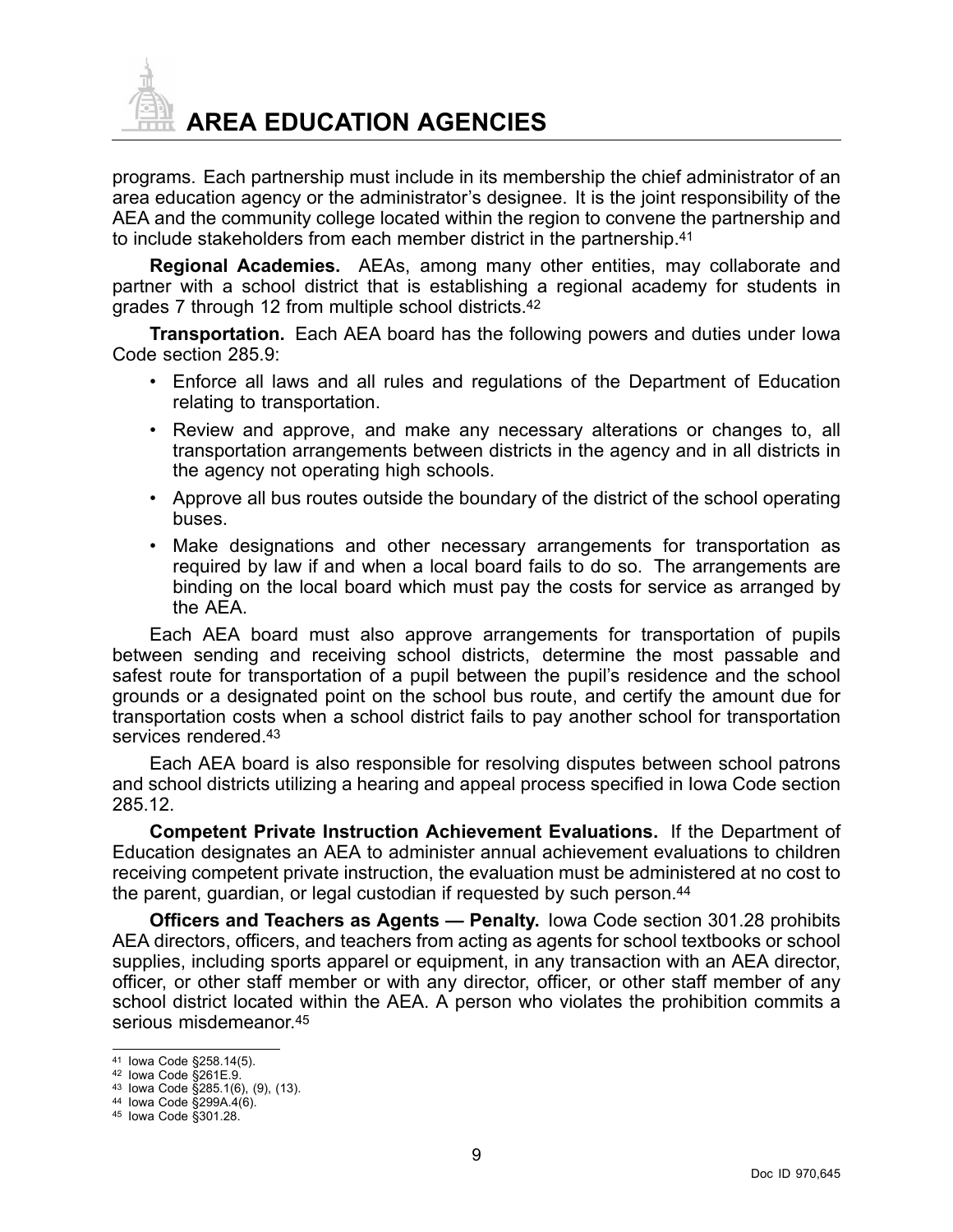#### <span id="page-10-0"></span>**G. Code Provisions Affecting AEA Employees**

**Workers' Compensation.** Area Education Agencies are considered employers for purposes of the workers' compensation as provided in Iowa Code chapter 85.<sup>46</sup>

**Administrator Salaries.** Administrator salaries must be approved by the Director of the Department of Education.<sup>47</sup>

**Teach Iowa Scholar Program.** A new teacher employed by an AEA to teach full-time in certain subject areas may be eligible for <sup>a</sup> Teach Iowa Scholar Grant.<sup>48</sup>

**Employee Misconduct.** The board of directors of an AEA and its chief administrator must report to the Board of Educational Examiners (BOEE) any instance of disciplinary action taken against <sup>a</sup> licensed school employee, or the termination or resignation of such an employee, for conduct constituting soliciting, encouraging, or consummating <sup>a</sup> romantic or otherwise inappropriate relationship with <sup>a</sup> student; falsifying student grades, test scores, or other official information or material; converting public property or funds to the personal use of the school employee; or being on school premises or at <sup>a</sup> school-sponsored activity involving students while under the influence of, possessing, using, or consuming illegal drugs, unauthorized drugs, or alcohol. In addition, the AEA board must report to the BOEE the nonrenewal or termination, for reasons of alleged or actual misconduct, of <sup>a</sup> practitioner's contract and the resignation of <sup>a</sup> person who holds <sup>a</sup> license, certificate, or authorization issued by the BOEE as <sup>a</sup> result of or following an incident or allegation of misconduct that, if proven, would constitute <sup>a</sup> violation of the BOEE's rules under Iowa Code section 272.2(14)(b)(1); soliciting, encouraging, or consummating <sup>a</sup> romantic or otherwise inappropriate relationship with <sup>a</sup> student; falsifying student grades, test scores, or other official information or material; or converting public property or funds to the personal use of the school employee, when the board or reporting official has <sup>a</sup> good-faith belief that the incident occurred or the allegation is true.<sup>49</sup>

**Negotiations for State Assistance for Teacher Salaries and Professional Development.** AEA boards and certified bargaining representatives for organized employees of an AEA shall negotiate as part of collective bargaining the distribution of AEA teacher salary supplement funds and AEA professional development supplement funds available, and shall take into account any reductions in the supplement amounts. AEA boards are authorized to determine the method of distribution for nonorganized workers. AEAs must certify to the Department of Education that the funding received for teacher compensation was spent on salaries for qualified teachers.<sup>50</sup> The regular wages of AEA teachers must be combined with certain teacher salary supplement payments and professional development payments to create <sup>a</sup> combined salary. The teacher contract must include the combined salary, and the salary schedule shall only use the combined salary.<sup>51</sup>

**Career Paths and Compensation — Frameworks and Comparable Systems.** A teacher employed by an AEA may be included in <sup>a</sup> framework or comparable system of career paths and compensation if the framework or system has been approved by

<sup>46</sup> Iowa Code §85.61(2)(a).

<sup>47</sup> Iowa Code §256.9(26).

<sup>48</sup> Iowa Code §261.110.

<sup>49</sup> Iowa Code §272.15.

<sup>50</sup> Iowa Code §284.3A(3).

<sup>51</sup> Iowa Code §284.3A(2).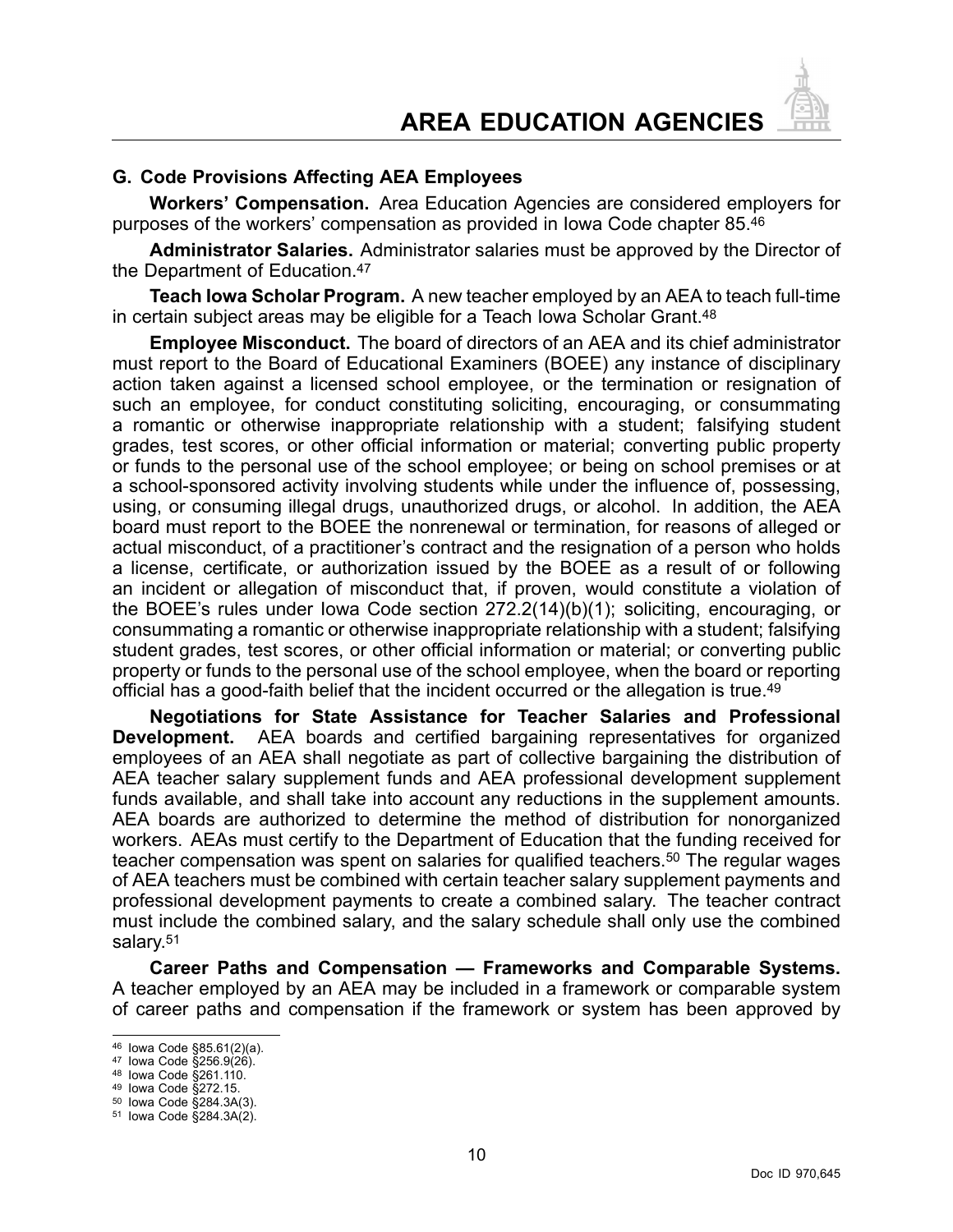<span id="page-11-0"></span>

**AREA EDUCATION AGENCIES**

the Department of Education for implementation by <sup>a</sup> school district and if the AEA and the school district implementing the framework or system enter into <sup>a</sup> contract for such purpose. A school district implementing <sup>a</sup> framework may enter into an agreement with one or more districts or an AEA to meet the framework requirements through a collaborative arrangement and receive funding calculated under Iowa Code sections 257.9(9) and (10) and 257.37A.<sup>52</sup> AEAs are eligible for framework and comparable system technical assistance from the department.<sup>53</sup> Under a comparable system of career paths and compensation designated as the instructional coaching model, an instructional coach shall coordinate instructional coaching activities relating to training and professional development with an AEA where appropriate.<sup>54</sup>

**Professional Development Funding.** AEAs may use state professional development funds to implement the professional development provisions of the teacher career paths and leadership roles specified in Iowa Code sections 284.7 and 284.15; however, the department is prohibited from requiring <sup>a</sup> school district or AEA to allocate <sup>a</sup> specific amount or percentage of professional development moneys for professional development related to implementation of the core curriculum.<sup>55</sup> An AEA may join <sup>a</sup> collaborative of one or more school districts and accredited nonpublic schools to apply to the department for moneys from the Computer Science Professional Development Incentive Fund to provide proven professional development activities for Iowa teachers in the area of computer science education.<sup>56</sup>

**Immunity.** An AEA employee who participates in good faith and acts reasonably in the making of <sup>a</sup> report to, or investigation by, an appropriate person or agency regarding violence, threats of violence, physical or sexual abuse of <sup>a</sup> student, or other inappropriate activity against <sup>a</sup> school employee or student in <sup>a</sup> school building, on school grounds, or at <sup>a</sup> school-sponsored function shall be immune from civil or criminal liability relating to such action, as well as for participating in any administrative or judicial proceeding resulting from or relating to the report or investigation; and shall be immune from civil suit for reasonable acts undertaken in good faith relating to participation in the making of <sup>a</sup> report and any resulting investigation or administrative or judicial proceedings regarding violence, threats of violence, or other inappropriate activity against <sup>a</sup> school employee or student.<sup>57</sup>

#### **V. Governance**

Perhaps the most important concept in AEA governance is that the board of directors of the AEA is elected by, and represents, the boards of directors of the agency's component local school districts, thereby maintaining the Iowa philosophy of local school control.

An AEA board of directors consists of between five and nine members, each residing in and elected from <sup>a</sup> director district.<sup>58</sup> Area education agencies are divided into director districts, which are "approximately equal" in population. The boundaries of director districts

<sup>52</sup> Iowa Code §284.15.

<sup>53</sup> Iowa Code §284.13(1)(d)(3), (f).

<sup>54</sup> Iowa Code §284.16(1)(c)(4). 55 Iowa Code §284.6(8), (9).

<sup>56</sup> Iowa Code §284.6A(2)(a).

<sup>57</sup> Iowa Code §§280.27, 613.21.

<sup>58</sup> Iowa Code §273.8(1).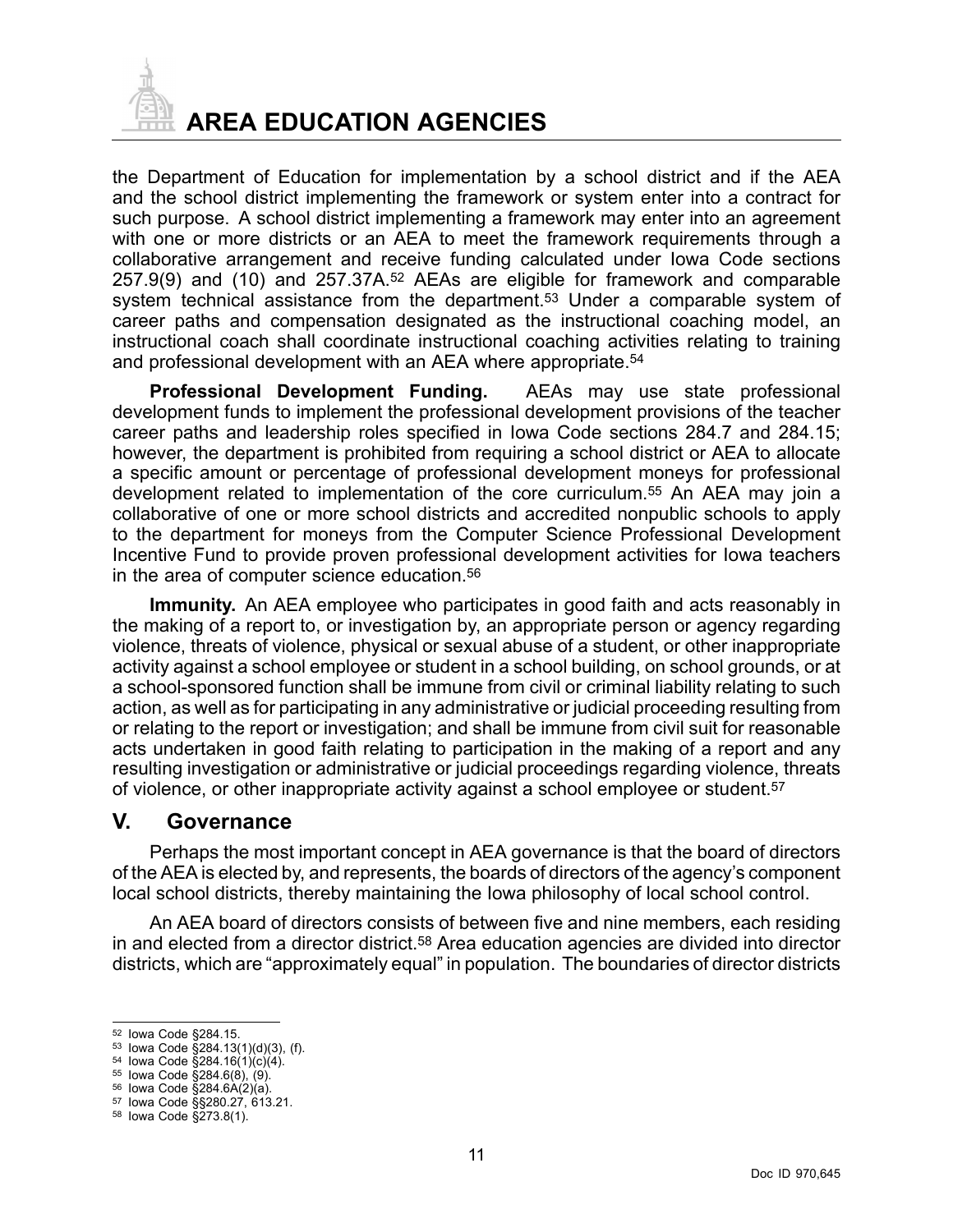correspond, where feasible, to the boundary lines of local school districts and election precincts, and may be adjusted if <sup>a</sup> census reveals significant population changes.<sup>59</sup>

Members of the board of directors of an AEA serve four-year staggered terms and are elected by members of the boards of directors of the local school districts at the director district convention held in odd-numbered years following the school election. Each school district either partially or completely located within the director district casts <sup>a</sup> vote weighted in proportion to the population of that school district in comparison to the population of the director district as <sup>a</sup> whole, as determined by the Department of Education.<sup>60</sup> For example, if <sup>a</sup> component school district contained 30 percent of the total population in its director district, that local school district would possess 30 percent of the votes. The individual elected must be <sup>a</sup> resident of the director district and may be <sup>a</sup> member of <sup>a</sup> local school board, but cannot be <sup>a</sup> school employee.<sup>61</sup> Vacancies must be filled for the unexpired portion of an AEA board of director's term at <sup>a</sup> special director district convention.<sup>62</sup>

Duties and powers conferred on AEA boards of directors require the boards to do, at <sup>a</sup> minimum, the following:<sup>63</sup>

- Determine the policies of the AEA regarding agency programs and services, and receive and expend money for providing the programs and services.
- Provide data and prepare reports as directed by the Director of the Department of Education.
- Provide for advisory committees as deemed necessary.
- • Subject to rules of the State Board, provide special education programs and services, media services, and educational programs and services (as previously described) to local school districts either directly or pursuant to contract with the local school district, other AEAs, or <sup>a</sup> public or private agency.
- • Acquire, operate, and maintain facilities and buildings necessary to provide agency programs and services, subject to approval by the State Board if acquisition is in excess of <sup>a</sup> specified dollar amount or duration of time or under other specified circumstances.
- • Enter into agreements for the joint use of personnel, buildings, facilities, supplies, and equipment with school corporations, subject to the approval of the Director of the Department of Education.
- Apply for, receive, and expend state and federal funds available for programs of educational benefit approved by the Director of the Department of Education, and cooperate with the department regarding the effectuation and administration of such programs.
- • Employ personnel, including an administrator, necessary to carry out the functions of the AEA. Teachers and administrators must be licensed by the Board of Educational Examiners, and the contract requirements established for

<sup>&</sup>lt;sup>59</sup> Iowa Code §273.8(8).<br><sup>60</sup> Iowa Code §273.8(2)(b), (c).

<sup>61</sup> Iowa Code §273.8(2)(c).

<sup>62</sup> Iowa Code §273.8(2)(d), (3).

<sup>63</sup> Iowa Code §273.3.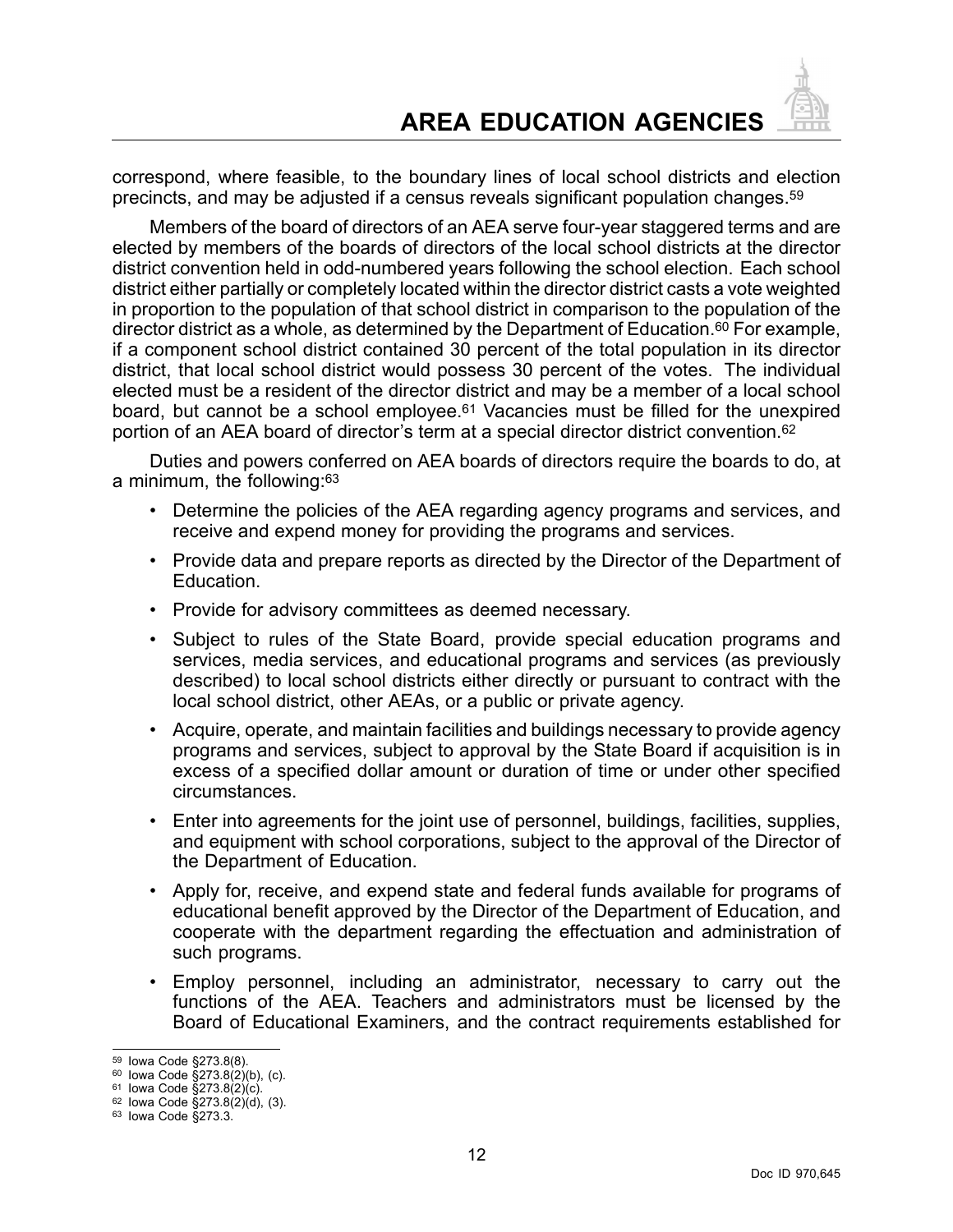

practitioners employed by school districts also apply to practitioners employed by AEAs. The duties of the administrator are set forth in Iowa Code section 273.4.

- • Prepare an annual budget estimating income and expenditures for agency programs and services. The AEA board must hold <sup>a</sup> public hearing on the budget prior to approving the budget. The AEA board-approved budget must then be submitted to the State Board for final approval. Only budgets submitted by AEAs that have been fully or conditionally accredited by the State Board may receive the State Board's final approval. Accreditation is addressed in Part VII of the Guide.
- • Meet at least annually with the members of the boards of directors of the merged areas in which the AEA is located to discuss coordination of programs, services, and other areas of mutual interest. The board shall also meet with the boards of the component school districts located within the agency on an annual basis, if the school boards so request.
- • Submit to the Department of Education, by October 1 annually, the information relating to the contracted salary and benefits of AEA administrators and AEA lobbyists, as well as the expenditures for lobbyists and lobbying activities.

Area education agency boards of directors are authorized to do the following:<sup>64</sup>

- Pay annual dues to an Iowa association of school boards.
- Establish <sup>a</sup> 403(b) retirement plan for employees.
- • Establish and pay all or any part of the cost of group health insurance plans, nonprofit group medical service plans and group life insurance plans adopted by the board for the benefit of AEA employees.
- • Issue warrants and anticipatory warrants pursuant to Iowa Code chapter 74, relating to public obligations not paid for want of funds.
- Issue school credit cards allowing AEA employees to pay for the actual and necessary expenses incurred in the performance of work-related duties.
- • Charge user fees for certain materials and services that are not required by law or by rules of the State Board and are specifically requested by <sup>a</sup> school district or accredited nonpublic school.
- Purchase equipment under the same requirements as school districts.
- • Sell, lease, or dispose of, in whole or in part, property belonging to the AEA, in compliance with the requirements set forth in Iowa Code section 297.22. However, before leasing property belonging to an AEA, its board must obtain the approval of the Director of the Department of Education.
- • Sell software and support services, professional development programs and materials, online professional development, and online training to entities other than school districts within the state, or to school districts within the state if the AEA is not otherwise required to provide such to <sup>a</sup> school district under Iowa Code chapter 256B, 257, or 273; and to school districts and other public agencies located outside of the state.

<sup>64</sup> Iowa Code §273.3.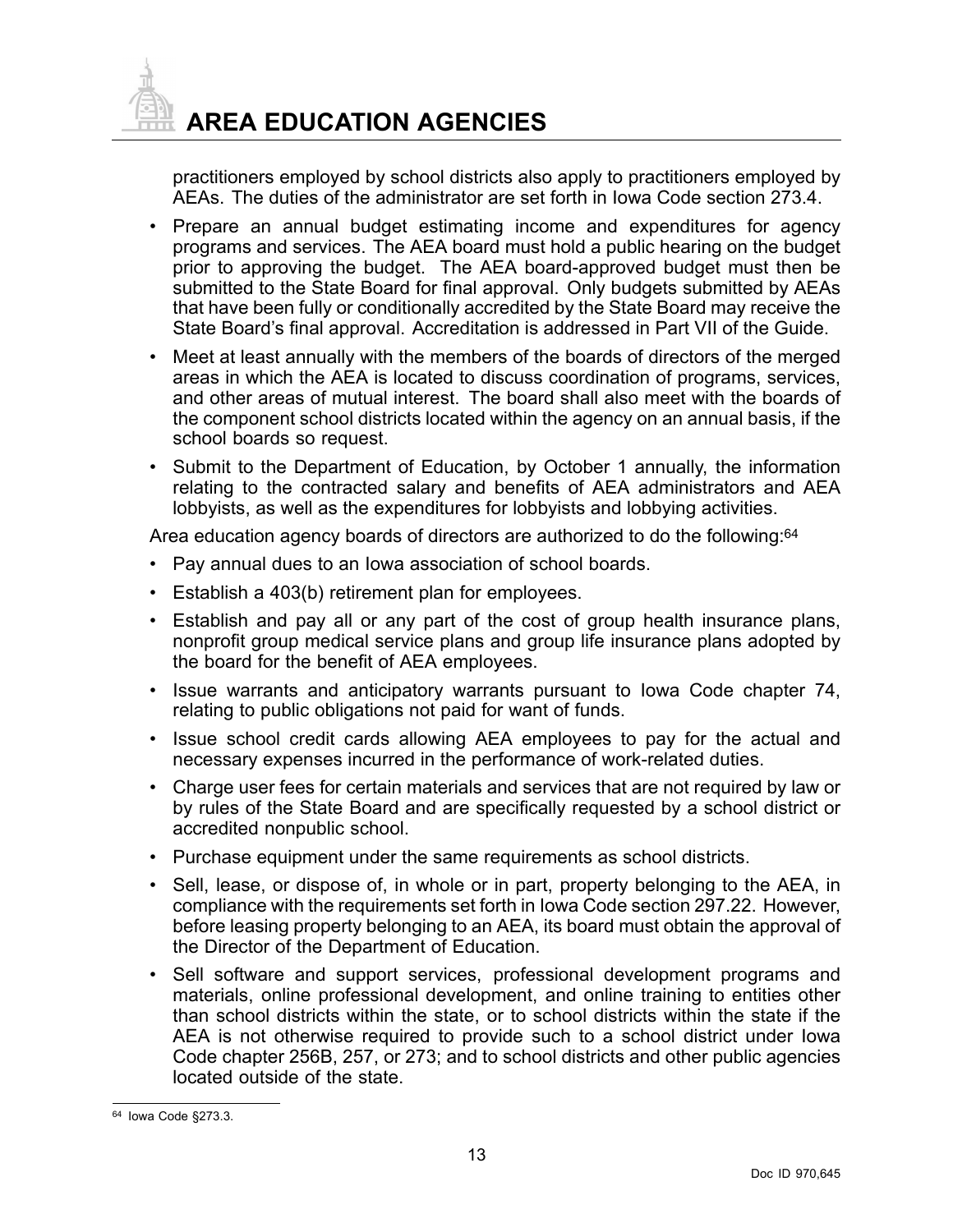<span id="page-14-0"></span>• Perform all other acts necessary to carry out the provisions and intent of Iowa Code chapter 273.

In addition, AEA boards are directed to do the following:

- • Collaborate with the Department of Education to provide <sup>a</sup> statewide infrastructure for educational data and to coordinate with the department in the implementation of the statewide longitudinal data system consistent with federal law.<sup>65</sup>
- • Jointly develop <sup>a</sup> three-year statewide strategic plan that supports the educational goals adopted by the State Board and the state's accreditation standards, establish performance goals, and identify statewide efforts to improve student learning and create efficiencies in management operations for AEAs and school districts; provide the State Board with annual updates on the performance measures; and provide support to the information technology infrastructure of school districts consistent with the statewide infrastructure for the educational data collaborative.<sup>66</sup>
- • Appoint an advisory group to make recommendations about policy, programs, and services to the AEA board; provide the AEA board with input, feedback, and recommendations regarding projected future needs; and provide <sup>a</sup> review and response to any state-directed study or task force report about AEA efficiencies or reorganization. Each advisory group must consist of superintendents, principals, and teachers employed by school districts served by the AEA, parents or guardians of school-age children receiving services from the AEA, and one person who represents the accredited nonpublic schools located within the boundaries of the AFA 67

Each AEA board is encouraged to employ <sup>a</sup> child welfare liaison to provide services and guidance to local school districts to facilitate the efficient and effective transfer and enrollment in another school district of children adjudicated under Iowa Code chapter 232 (Juvenile Justice) or placed in foster care to another school district, including but not limited to guidance relating to the transfer of credit earned for coursework taken by the student, enrollment transition planning, facilitating information sharing between education and child welfare agencies, and developing systems designed to ameliorate the transition issues faced by <sup>a</sup> child adjudicated under Iowa Code chapter 232 or receiving foster care services who is transferring to and enrolling in <sup>a</sup> school district. The steps school districts must take to facilitate the educational stability of such children are listed in Iowa Code section 280.29, and include working with the AEA liaison, if the AEA has employed such <sup>a</sup> liaison, to ease the transition of such a child to another school.<sup>68</sup>

## **VI. Funding**

With no direct taxing authority, AEAs rely on local school districts to generate funds for their operation. While AEA funding is included within a school district's budget, 69 the district is only <sup>a</sup> funnel, or conduit, and does not actually receive AEA-related state aid payments. Instead, state aid and local property tax funds generated by the

<sup>65</sup> Iowa Code §273.2(8).

<sup>66</sup> Iowa Code §273.2(9).

<sup>67</sup> Iowa Code §273.15.

<sup>68</sup> Iowa Code §273.2(10).

<sup>69</sup> Iowa Code §273.9(1).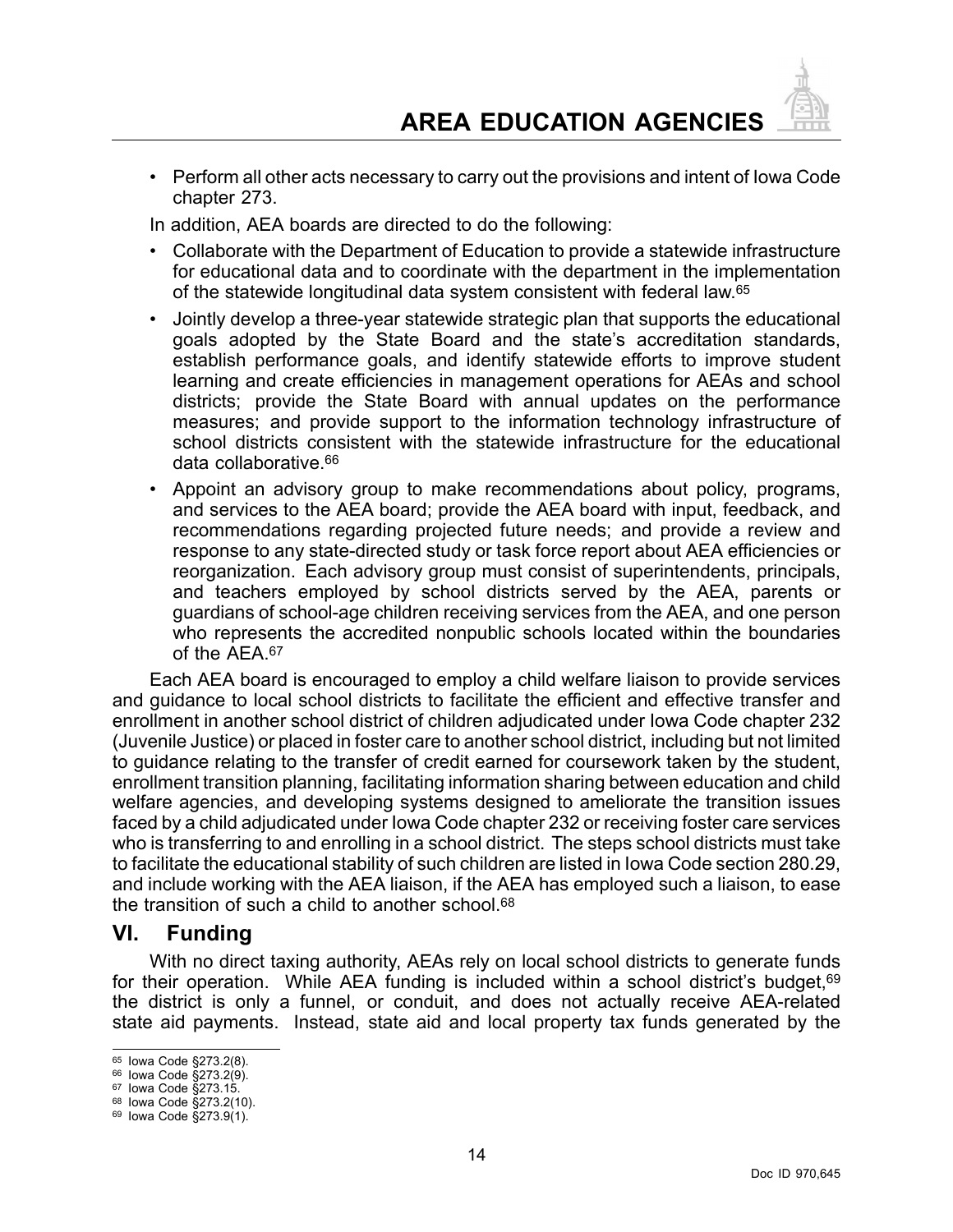

districts through the operation of the school finance formula and earmarked for AEAs, as calculated by the Department of Management, are paid directly to each AEA.<sup>70</sup> However, in 2001, the General Assembly enacted legislation reducing the annual amount paid by \$7.5 million and, in addition, has enacted legislation annually to further reduce the amount of state aid for AEAs and the portion of the combined district cost calculated for these agencies. The reduction in state aid for FY 2019 is \$22.5 million.<sup>71</sup>

The calculations involved in AEA funding are conceptually the same as those utilized in determining regular program state and district costs per pupil under the school finance formula. For media and educational services, each AEA calculates <sup>a</sup> separate cost per pupil figure by dividing the total amount funded by the number of pupils enrolled. A state cost per pupil figure is calculated for each service for the purpose of calculating supplemental state aid.<sup>72</sup> Enrollment is determined differently for special education support services versus media and educational services. For special education support services, enrollment consists of the actual K-12 headcount plus additional weighted enrollment because of special education.<sup>73</sup> Special education support services are funded at 79 percent of the special education support services state cost per pupil and receive state aid based upon that foundation level.<sup>74</sup> For media and educational support services, enrollment consists of the actual K-12 public school headcount plus the number of nonpublic school pupils served.<sup>75</sup> Both media and education support services are funded entirely through property taxes.<sup>76</sup>

Funding for the AEA teacher salary supplement and the AEA professional development supplement, which AEAs are eligible for through participation in the Student Achievement and Teacher Quality Program established in Iowa Code chapter 284, flows through the school districts on a per pupil cost and district cost.<sup>77</sup> The per pupil cost increases by the categorical state percent of growth enacted for the given year. The AEA teacher salary supplement district cost and AEA professional development supplement district cost are exempted from an across-the-board reduction in state funding ordered by the Governor. Any such reduction must be taken from the remaining moneys appropriated for state foundation aid.<sup>78</sup> For <sup>a</sup> more detailed discussion of the categorical funding programs and categorical supplemental state aid, please consult "Legal Background Briefing: Education Finance — Supplemental State Aid Programs." The publication may be accessed from the Iowa General Assembly Internet site at [www.legis.iowa.gov/publications/legalPubs/legalBriefings](https://www.legis.iowa.gov/publications/legalPubs/legalBriefings).

An AEA that shares operational functions with <sup>a</sup> political subdivision is eligible for supplementary weighting through the budget year beginning July 1, 2024. The minimum amount of additional funding for which an AEA is eligible is \$30,000 and the maximum amount is \$200,000. The Department of Management annually sets the weighting for

<sup>70</sup> Iowa Code §§257.35(1), 273.9(3).

<sup>71</sup> Iowa Code §257.35(2),(13).

<sup>72</sup> Iowa Code §§257.8(2), 257.37(1), (3).

<sup>73</sup> Iowa Code §257.6(5).

<sup>74</sup> Iowa Code §257.1(2).

<sup>75</sup> Iowa Code §257.37(4), (5).

<sup>76</sup> Iowa Code §257.4(1)(a).

<sup>77</sup> Iowa Code §257.37A.

<sup>78</sup> Iowa Code §§257.16(4), 284.3A(4).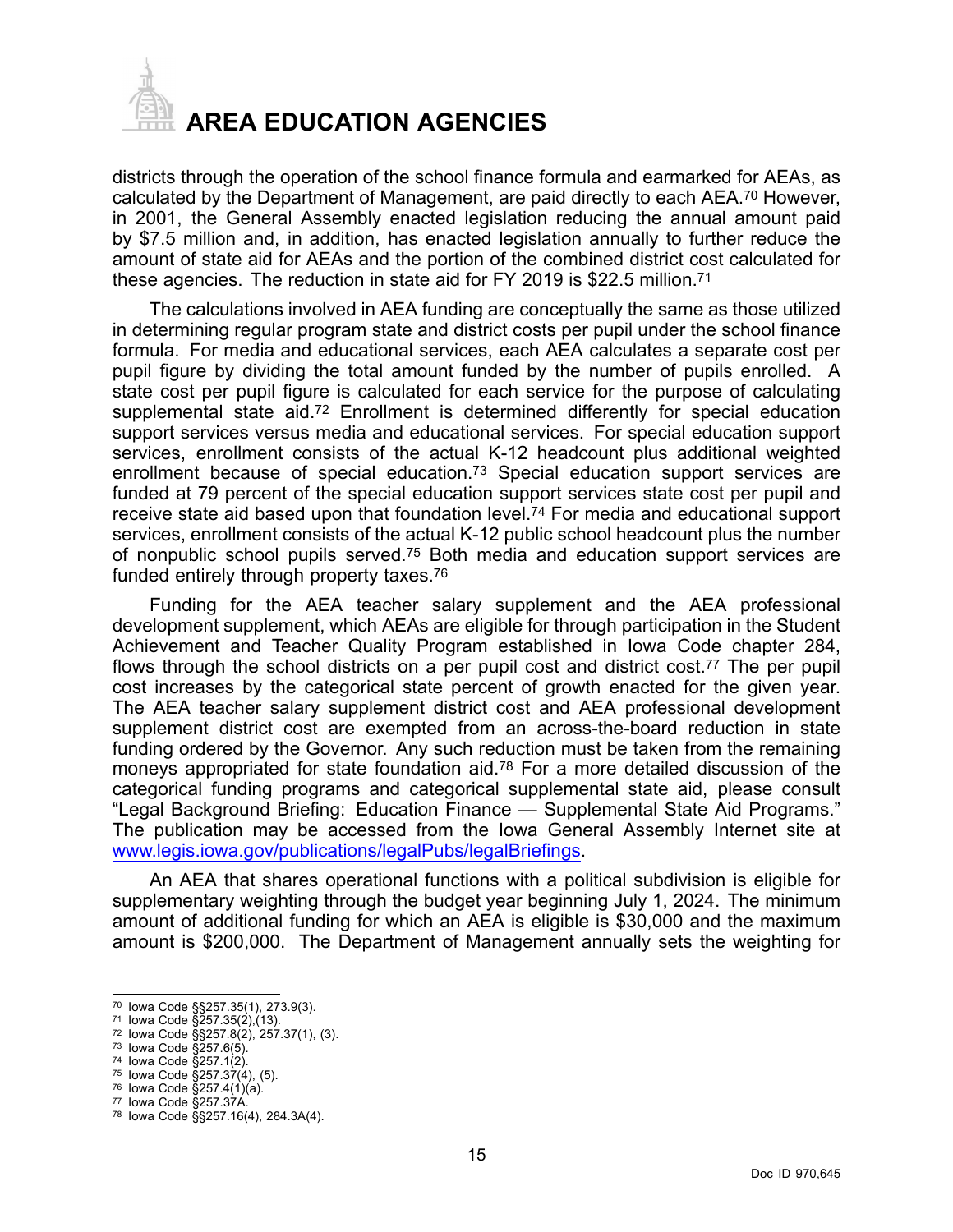<span id="page-16-0"></span>each AEA to generate the approved operational sharing expense using the AEA's special education cost per pupil amount and foundation level.<sup>79</sup>

#### **VII. Accreditation**

The State Board is directed by statute to develop standards and rules for the accreditation of AEAs. Iowa Code sections 273.10 and 273.11 establish the accreditation process and the minimum standards to be used in the accreditation process, respectively. The Director of the Department of Education must provide guidance and standards to AEAs for federal and state education initiatives that the AEAs must implement statewide and for which the AEAs are accountable under the state's accreditation standards.<sup>80</sup> Under rules adopted by the State Board, the components for AEA accreditation include provision of services that meet State Board standards, establishment of <sup>a</sup> comprehensive improvement plan, and submission of <sup>a</sup> board-approved annual budget and an annual progress report.<sup>81</sup>

Programs and services are evaluated during <sup>a</sup> comprehensive site visit by an accreditation team appointed by the Director of the Department of Education. The accreditation team must include, but is not limited to, the following members: $82$ 

- Department of Education staff members.
- •School district representatives from the districts served by the AEA.
- Representatives from AEAs other than the one being evaluated for accreditation.
- Other team members with expertise as deemed appropriate by the Director of the Department of Education.

Prior to <sup>a</sup> visit by the accreditation team, the team has access to the AEA's program audit report filed with the Department of Education. Following the visit, the team is to determine whether the accreditation standards for the AEA's programs have been met, report on any strengths and weaknesses, advise the AEA of available resources and technical assistance to further enhance the strengths and improve the areas of weakness identified, and make <sup>a</sup> recommendation as to whether or not initial or continued accreditation should be granted. The AEA undergoing evaluation is given the opportunity to respond to the accreditation team report.<sup>83</sup> Approval of AEA programs for accreditation is made by the State Board based upon the recommendation of the Director of the Department of Education after reviewing the factual and evaluative evidence contained in the accreditation team report. An AEA receiving accreditation will generally remain accredited for <sup>a</sup> term of five years, although the State Board may grant conditional accreditation for <sup>a</sup> shorter period of time if found to be warranted.<sup>84</sup>

If it is determined by the State Board that the standards for accreditation have not been met by an AEA, the Director of the Department of Education, in cooperation with the AEA board, shall establish <sup>a</sup> remediation plan. The remediation plan will detail the actions necessary to correct identified deficiencies in meeting program standards, and

<sup>79</sup> Iowa Code §257.11(5)(d).

<sup>&</sup>lt;sup>80</sup> Iowa Code §§256.9(54), 273.10(2).<br><sup>81</sup> Iowa Admin. Code 281-72.3.

<sup>82</sup> Iowa Code §273.10(1)(b).

<sup>83</sup> Iowa Code §273.10(2).

<sup>84</sup> Iowa Code §273.10(3).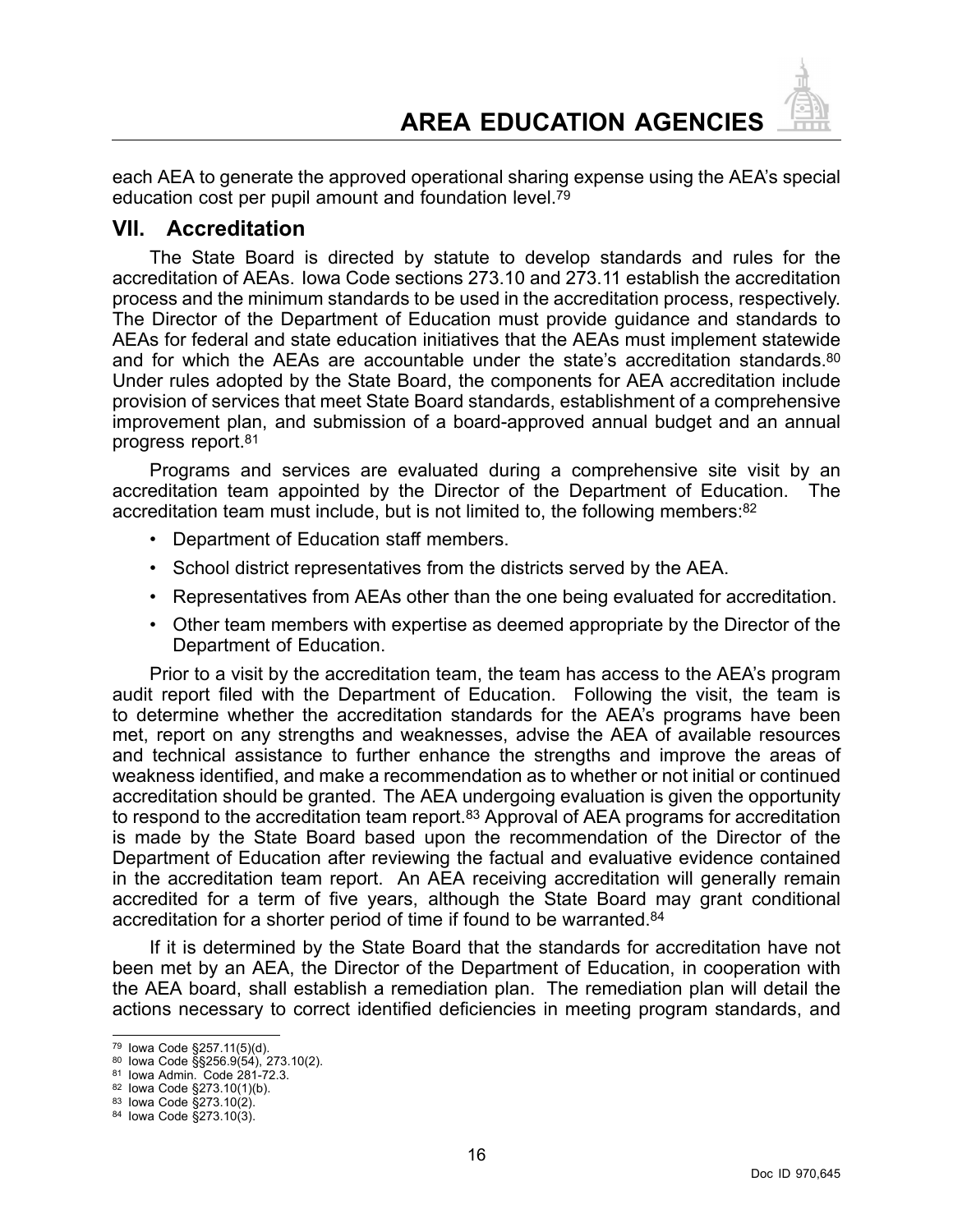<span id="page-17-0"></span>

specify the date by which the actions must be taken.<sup>85</sup> During the remediation period, the AEA is conditionally accredited. A subsequent visit and report by the accreditation team, and review by the State Board, will determine whether the deficiencies identified have been addressed and corrected.<sup>86</sup> If the deficiencies are not corrected by the deadline established under the plan, the AEA board of directors, within 60 days after the removal of accreditation, can either opt to merge the deficient program with <sup>a</sup> program from another accredited AEA, or contract with another AEA or other public educational institution to deliver the program or service.<sup>87</sup>

Iowa Code section 273.11 identifies the following general accreditation standards addressing the services provided by each AEA and the quality of those services:<sup>88</sup>

- • Support for school-community planning, including <sup>a</sup> means of assessing needs, establishing shared direction, implementing program plans, and reporting progress.
- Professional development programs responsive to current needs.
- • Support for curriculum development, instruction, and assessment for reading, language arts, math, and science, using research-based methodologies.
- •Special education compliance and support.
- • Management services, including financial reporting and purchasing as requested and funded by local school districts.
- Support for instructional media services that supplement and support local school district media centers and services.
- • Support for school technology planning and staff development for implementing instructional technologies.
- An evaluation and reporting system for programs and services.
- • Support for school district libraries by assisting in facilitating interlibrary loans of materials.
- Support for early childhood service coordination for families and children to meet health, safety, and learning needs.

### **VIII. Reorganization or Dissolution**

#### **A. AEA Reorganization or Dissolution**

Subchapter II of Iowa Code chapter 273 specifies the circumstances under which AEAs may reorganize or dissolve and the procedures for doing so. Since subchapter II was enacted in 2001, five mergers have been completed: AEAs 4 and 12 merged to become the Northwest AEA; AEAs 3 and 5 merged to become Prairie Lakes AEA; AEAs 2, 6, and 7 merged to become Central Rivers AEA; AEAs 13 and 14 merged to become Green Hills AEA; and AEAs 15 and 16 merged to become Great Prairie AEA.

Two or more AEAs may voluntarily reorganize if certain conditions are met. The areas affected by the proposed reorganization must be contiguous, at least 20 percent of the

<sup>85</sup> Iowa Code §273.10(4).

<sup>86</sup> Iowa Code §273.10(5).

<sup>87</sup> Iowa Code §273.10(6)(a).

<sup>88</sup> Iowa Code §273.11(2).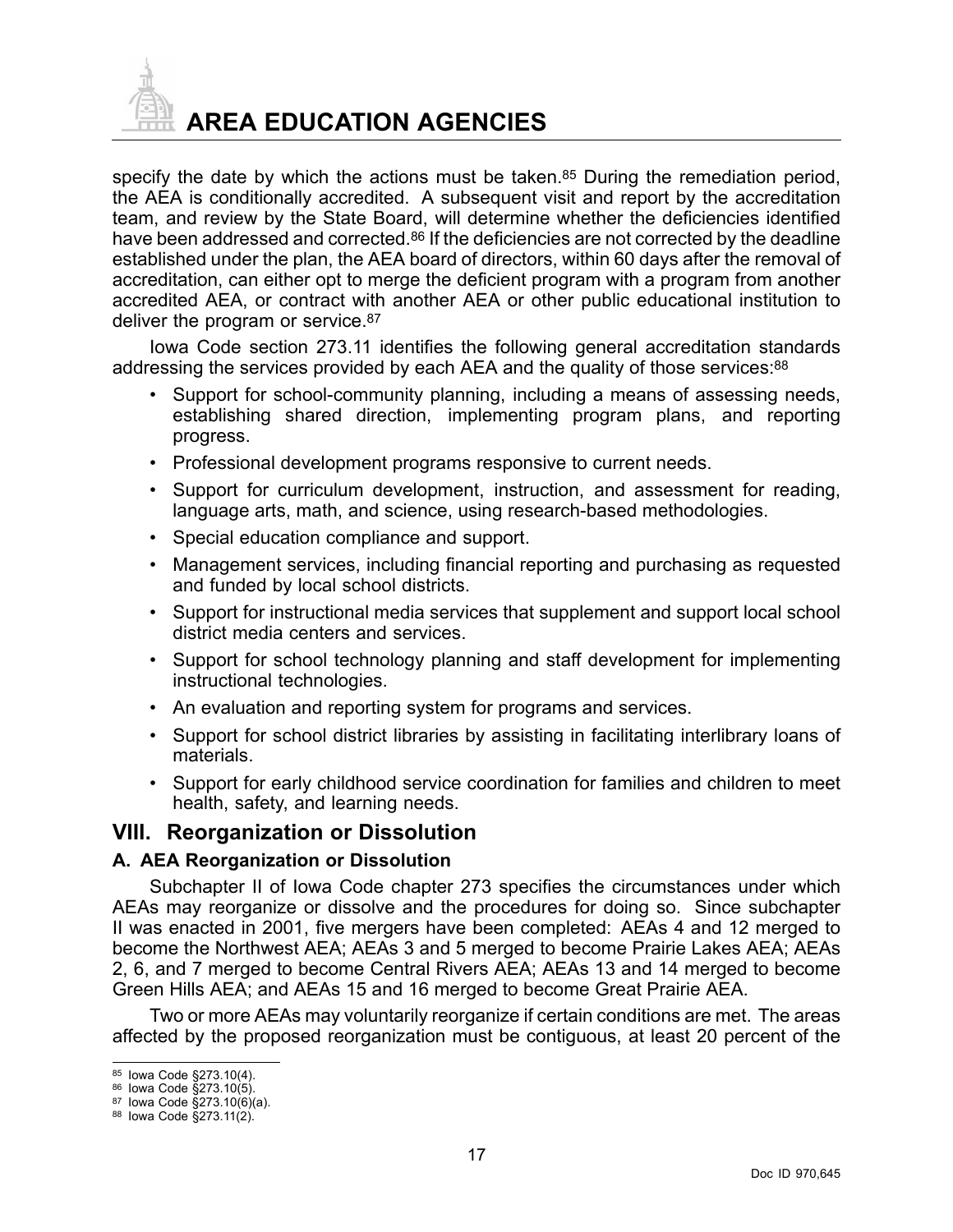school districts contained within the AEAs involved in the proposed reorganization must file <sup>a</sup> petition for reorganization, <sup>a</sup> majority of the members of each of the boards of the AEAs involved in the reorganization must approve the reorganization, and <sup>a</sup> reorganization plan must be submitted to and approved by the State Board.<sup>89</sup>

Iowa Code section 273.21 contains <sup>a</sup> number of provisions detailing the actions which AEA boards contemplating reorganization are required to take. The deadline for filing the petition signed by school districts is December 1. Immediately following approval by the boards of the affected AEAs, the boards are required to conduct studies of the facilities, property, services, staffing necessities, equipment, programs, and other capabilities available in each of the affected area education agencies in order to achieve <sup>a</sup> more economical operation or attain higher educational service standards and to survey the school districts within the affected area education agencies to determine programs and services, professional development, and technology needs.<sup>90</sup>

The AEA boards are also required to consult with school district officials and other citizens, periodically hold public hearings during the development of <sup>a</sup> reorganization plan, and conduct <sup>a</sup> public hearing on the finalized plan prior to its submission to the Department of Education.<sup>91</sup> The submitted plan needs to demonstrate that the reorganized AEA will attain improved efficiency and program effectiveness to meet accreditation standards and must include <sup>a</sup> preliminary budget for the reorganized areas. The plan must also document public comment from the hearings and contain provisions relating to board membership.<sup>92</sup>

Reorganization plans must be submitted to the State Board by July 15. The State Board will review the plan and, prior to September 30, approve the plan, return the plan with recommendations for resubmission with modifications, or disapprove the plan. An approved plan takes effect on July 1 of the fiscal year following the date of approval by the State Board. A plan submitted after July 15 is to be considered by the State Board, but cannot take effect until July 1 of the year following the next succeeding fiscal year.<sup>93</sup>

A newly formed AEA has conditional accreditation for purposes of budget approval by the State Board but must meet state accreditation requirements and standards within one year of the reorganization.<sup>94</sup> Iowa Code sections 273.22 and 273.23 contain provisions prescribing the status of preexisting employment contracts, collective bargaining agreements, board membership, and state cost per pupil calculations.

An AEA may dissolve and its component school districts attach to one or more contiguous AEAs. Upon the receipt by an AEA board of <sup>a</sup> petition requesting dissolution signed by at least 20 percent of the school district boards within the area, the board must consider and vote on the petition, and may vote to either study the question of dissolution or establish a dissolution commission.<sup>95</sup> If established, a dissolution commission is required to request statements from contiguous AEAs indicating their willingness to accept territory attachments and must meet with the contiguous AEA boards and their

<sup>89</sup> Iowa Code §273.21(1), (2).

<sup>&</sup>lt;sup>90</sup> lowa Code §273.21(3)(a), (b).

<sup>91</sup> Iowa Code §273.21(3)(c).

<sup>92</sup> Iowa Code §273.21(3)(e).

<sup>&</sup>lt;sup>93</sup> Iowa Code §273.21(3)(g), (4).

<sup>94</sup> Iowa Code §§273.3(12), 273.23(9).

<sup>95</sup> Iowa Code §273.24.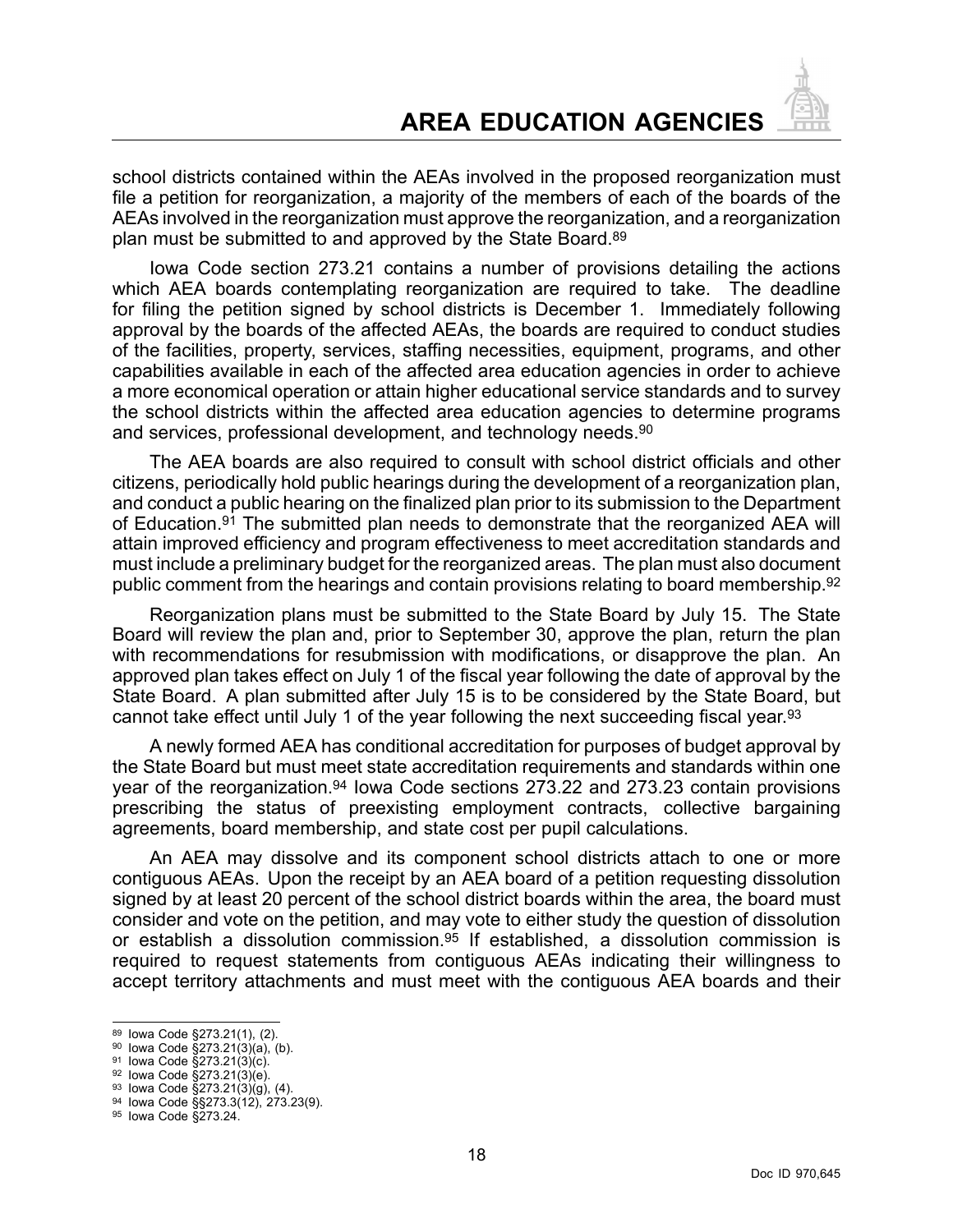<span id="page-19-0"></span>

component school boards in the process of establishing the dissolution proposal.<sup>96</sup> Iowa Code section 273.26 provides that within one year of formation, <sup>a</sup> dissolution commission must either send <sup>a</sup> copy of its dissolution proposal to the affected AEA board or inform the board that it cannot agree upon <sup>a</sup> proposal, whereupon <sup>a</sup> new commission may be formed. Objections received by the commission after dissolution proposal review may result in <sup>a</sup> modification of the proposal.

After <sup>a</sup> dissolution proposal is developed and filed with the AEA board, <sup>a</sup> public hearing on the proposal is required to be held, followed by <sup>a</sup> vote on the question of dissolution by the school boards of districts located within the affected AEA and within other AEAs to which territory may be attached. A simple majority vote of directors in favor of the dissolution results in submission of the dissolution proposal to the State Board for final approval.<sup>97</sup>

#### **B. School District Reorganization — Dissolution — Whole Grade Sharing**

Area education agencies are integral to the process of school district reorganization. Iowa Code chapter 275, which provides for the reorganization of school districts, establishes that the intent of the Iowa Code chapter is that the AEA board carry on the program of reorganization progressively and, insofar as is possible, authorize submission of proposals to the electors as they are developed and approved.<sup>98</sup>

The AEA boards are charged with developing detailed studies and surveys of the school districts within their boundaries and all adjacent territory for the purpose of providing for reorganization of school districts in order to effect more economical operation and the attainment of higher standards of education in the schools.<sup>99</sup> Subject to the approval of the AEA board, contiguous or marginally adjacent territory located in two or more school districts may be united into a single district.<sup>100</sup>

A proposal for merger, consolidation, or boundary change of local school districts must first be submitted to the AEA board for review, and <sup>a</sup> petition describing the boundaries of the proposed district must be filed with the AEA administrator of the agency in which the greatest number of registered voters reside.<sup>101</sup> If a reorganization involves joint districts, which are potential school districts whose territory is located in two or more adjacent AEAs, those AEAs affected must develop and adopt <sup>a</sup> joint plan and the affected AEA boards must hold joint meetings and hearings.<sup>102</sup>

The AEA board reviews the method of election of school directors as specified in the petition and may change or amend the plan in any manner<sup>103</sup> and, under certain circumstances, may dismiss <sup>a</sup> petition.<sup>104</sup> The petition must be accompanied by an affidavit showing the number of registered voters living in each affected district.<sup>105</sup> Within 10 days after the petition is filed, the AEA administrator must fix the final date for filing objections

<sup>96</sup> Iowa Code §273.25.

<sup>97</sup> Iowa Code §273.27.

<sup>&</sup>lt;sup>98</sup> Iowa Code §275.6.

<sup>99</sup> Iowa Code §275.1(3).

<sup>100</sup> Iowa Code §275.11.

<sup>101</sup> Iowa Code §§275.5, 275.12(1).

<sup>102</sup> Iowa Code §§275.8, 275.16.

<sup>103</sup> Iowa Code §275.12(4).

<sup>104</sup> Iowa Code §§275.9, 275.15(1), 275.16.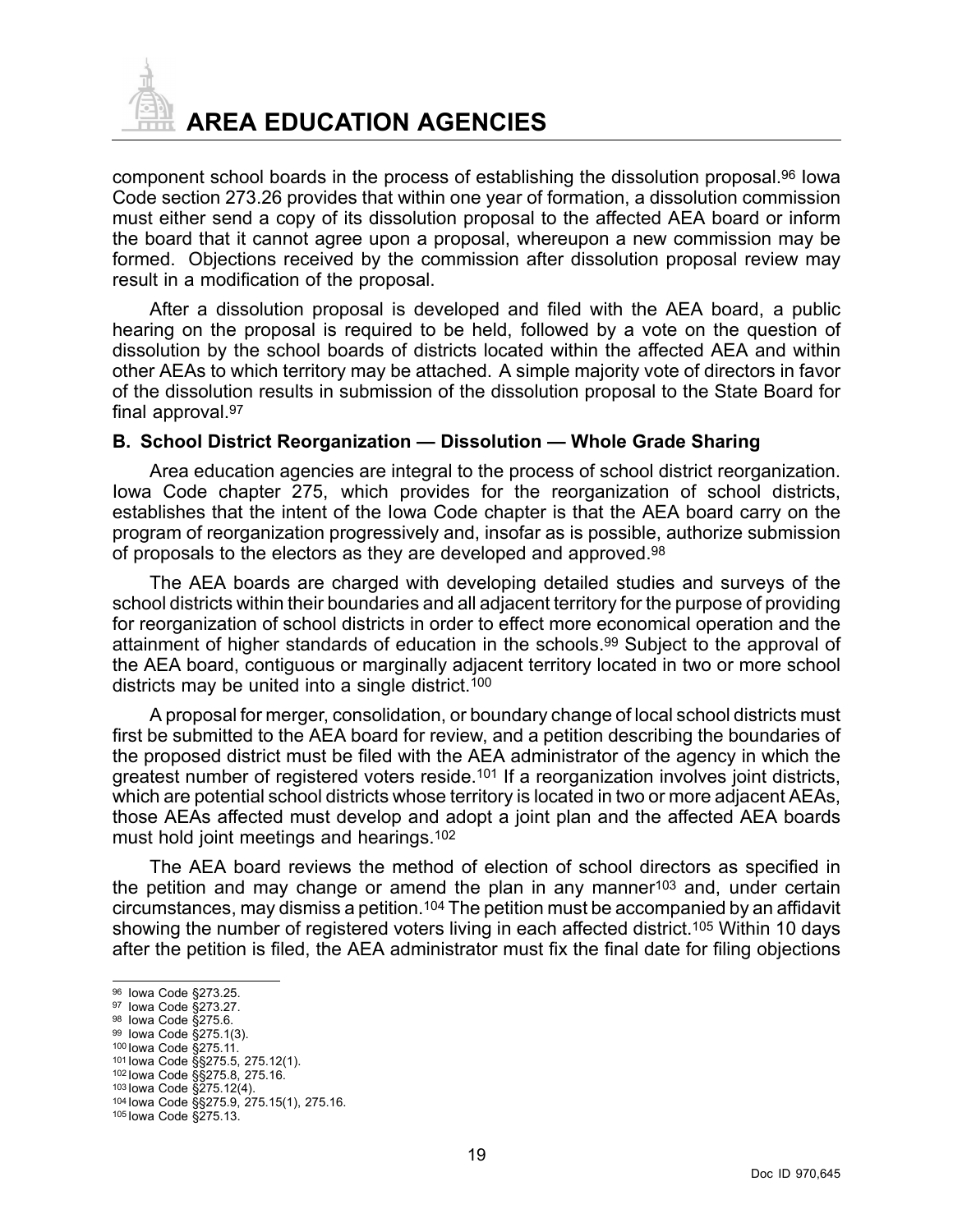to the petition and must fix the date for <sup>a</sup> hearing on the objections.<sup>106</sup> Interested parties may present evidence and arguments at the public hearing and the board must consider all available evidence. The board may require additional information and may continue the hearing for not more than 30 days. The administrator must publish the board's decision, which may be appealed to the district court.<sup>107</sup>

After the boundaries and number and method of election of the school directors has been determined, the AEA administrator gives written notice of the election to the county commissioner of elections and furnishes to the commissioner <sup>a</sup> map of the proposed reorganized area.<sup>108</sup> The county commissioner of elections certifies the results of the election to the AEA administrator.<sup>109</sup> The proposition carries if approved in at least 75 percent of the school districts affected and also if <sup>a</sup> majority of the total vote cast in all the districts affected is in favor.<sup>110</sup>

If the proposition carries, the effective date of the change is July 1 following the date of the election.<sup>111</sup> The AEA administrator shall then give written notice of <sup>a</sup> proposed date for <sup>a</sup> special election for directors of the newly formed school district to the county commissioner of elections.<sup>112</sup> The county commissioner reports the election results to the AEA administrator, who notifies the persons who are elected directors. The directors shall organize within 15 days of the special election upon the call of the AEA administrator. If the affected boards cannot agree on the division and distribution of assets and liabilities, the AEA administrator may be required to add <sup>a</sup> disinterested arbitrator to the process.<sup>113</sup>

If <sup>a</sup> reorganized school district can demonstrate that students in the district were utilizing <sup>a</sup> service or program prior to the formation of the new or enlarged district that is unavailable from the AEA to which the reorganized district is assigned, the district may be reassigned to the AEA which formerly provided the service or program, upon an affirmative majority vote of the boards of the affected AEAs to permit the change.<sup>114</sup>

Each AEA board must budget as necessary to carry on its reorganization work.<sup>115</sup> If <sup>a</sup> district is established or changes its boundaries under Iowa Code chapter 275, it shall pay all expenses incurred by the AEA administrator and the AEA board in connection with the proceedings.<sup>116</sup>

Area education agency administrators and boards are less involved in school district dissolutions. A board of directors of a school district that establishes a school district dissolution commission must certify to the AEA board that the commission has been formed, and submit other information as required in Iowa Code section 275.51. The commission may seek assistance from the AEA.<sup>117</sup> The AEA may also be called upon

- 108 Iowa Code §275.18. 109 Iowa Code §275.22.
- 110 Iowa Code §275.20.
- 111 Iowa Code §275.24.
- 112 Iowa Code §275.25.
- 113 Iowa Code §275.30.
- 114 Iowa Code §275.27.
- 115 Iowa Code §275.7. 116 Iowa Code §275.26.

<sup>106</sup> Iowa Code §275.14.

<sup>107</sup> Iowa Code §275.15.

<sup>117</sup> Iowa Code §275.52(3).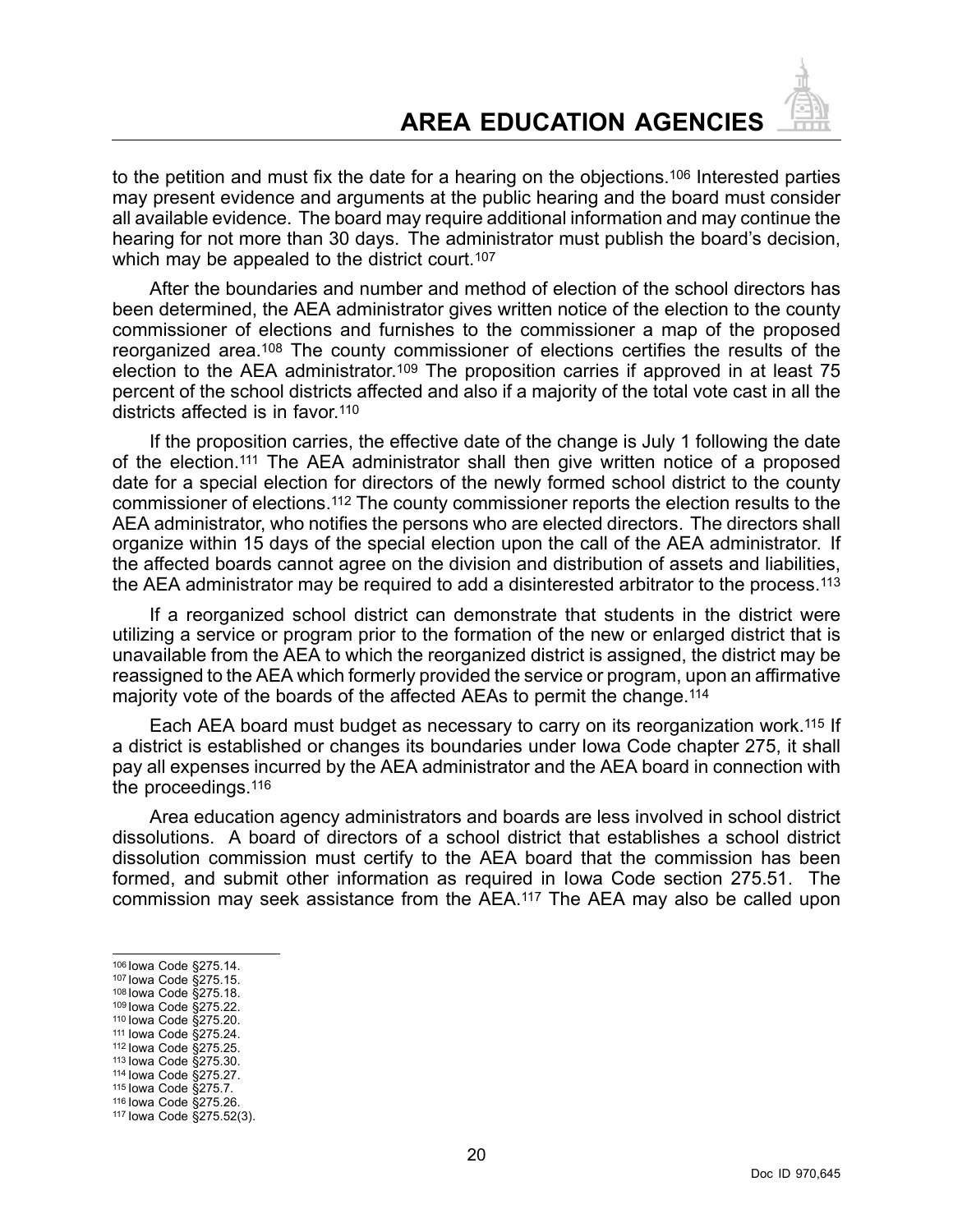

to select <sup>a</sup> disinterested arbitrator if the affected school districts cannot agree on the division of assets and liabilities.<sup>118</sup>

The Director of the Department of Education may direct an AEA to conduct whole grade sharing feasibility surveys and studies.<sup>119</sup>

The Department of Education's "District Reorganization, Dissolution, and Sharing Guide"<sup>120</sup> is <sup>a</sup> comprehensive handbook designed to provide guidance to anyone interested in school district whole grade sharing, reorganization, dissolution, and boundary changes.

118 Iowa Code §275.54(4).

<sup>119</sup> Iowa Code §256.9(30).

<sup>120</sup> Iowa Department of Education, District Reorganization, Dissolution, and Sharing Guide (2014), [educateiowa.gov/sites/files/ed/documents/Reorg%20Guide%202014\\_0.pdf](https://educateiowa.gov/sites/files/ed/documents/Reorg Guide 2014_0.pdf) (last visited November 21, 2018).